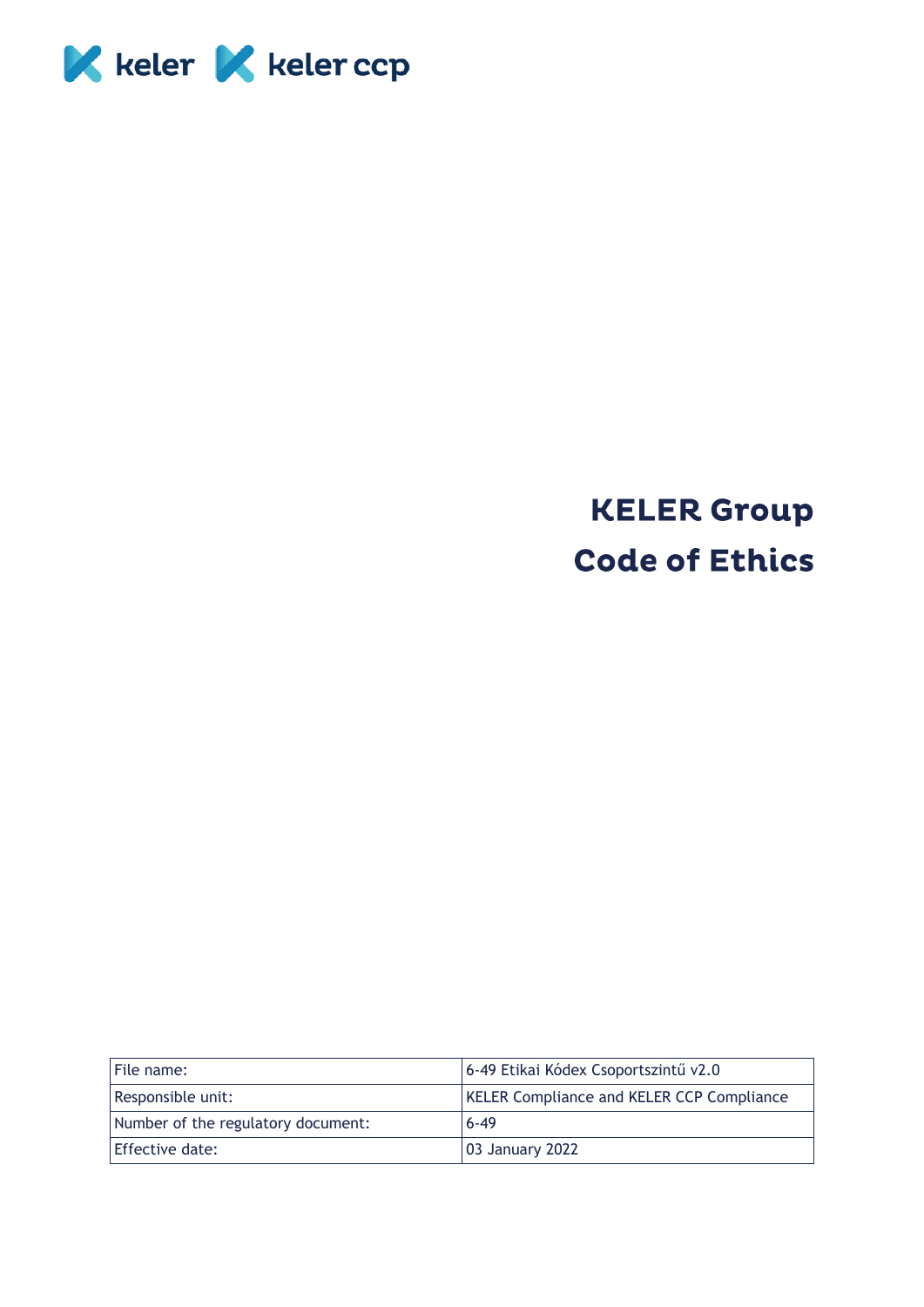

## Table of Contents

| 1. |  |
|----|--|
|    |  |
|    |  |
|    |  |
|    |  |
|    |  |
|    |  |
|    |  |
| 2. |  |
|    |  |
|    |  |
|    |  |
|    |  |
|    |  |
|    |  |
|    |  |
|    |  |
| 3. |  |
|    |  |
|    |  |
|    |  |
|    |  |
|    |  |
|    |  |
| 4. |  |
| 5. |  |
| 6. |  |
| 7. |  |
| 8. |  |
| 9. |  |
|    |  |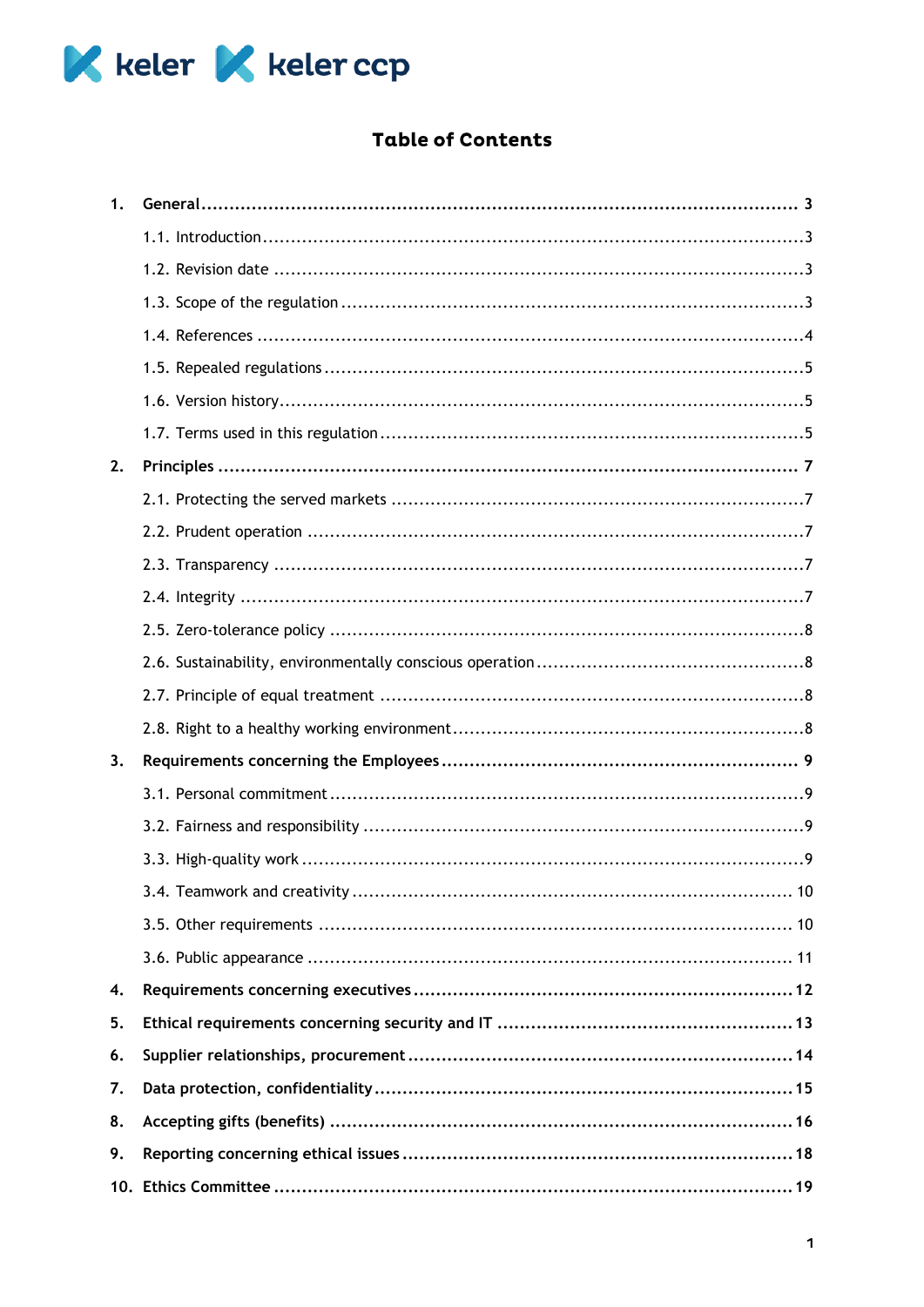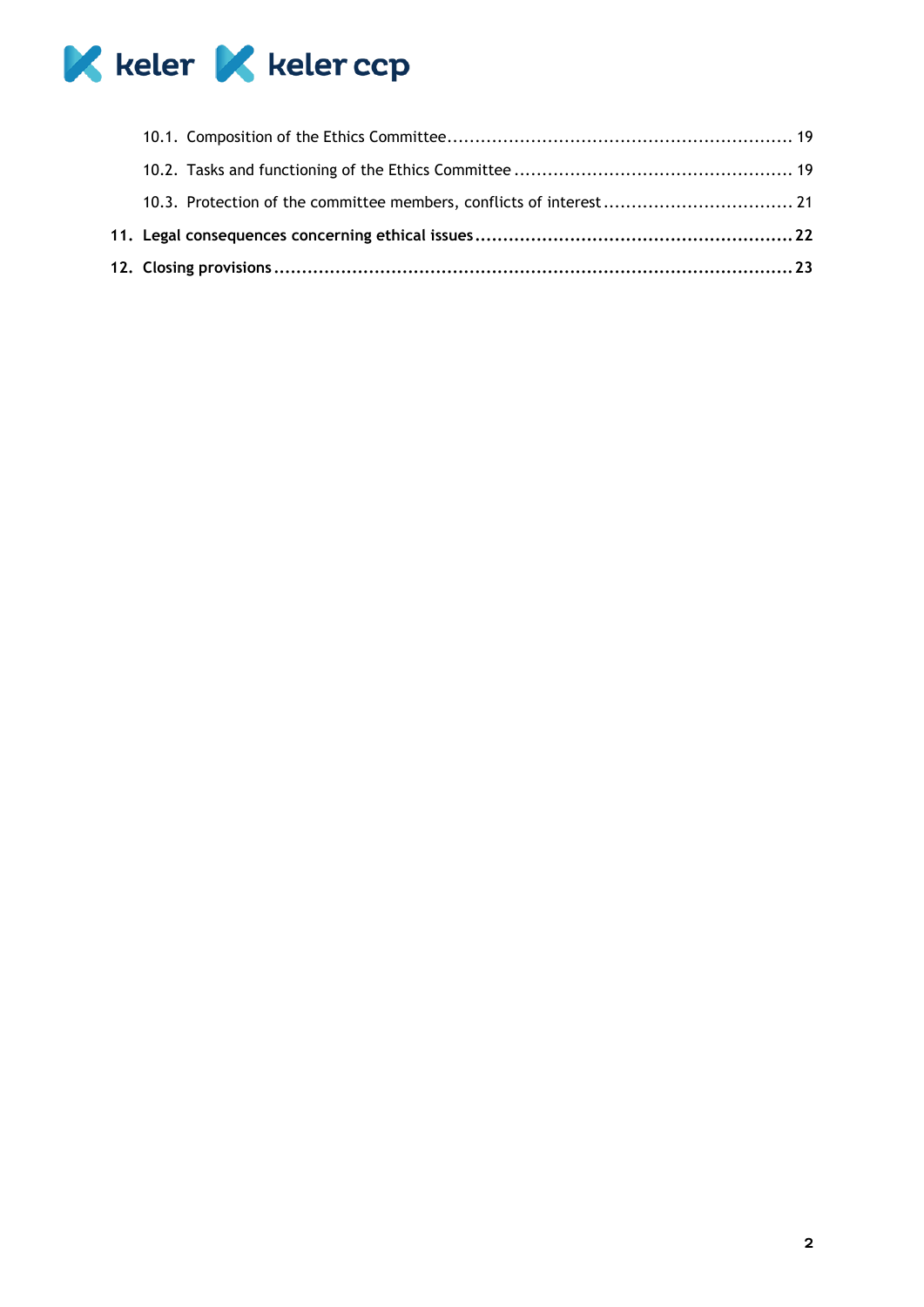## **K** keler **K** keler ccp

## <span id="page-3-0"></span>1. General

## <span id="page-3-1"></span>1.1. Introduction

KELER Ltd. and KELER CCP Ltd. (hereinafter jointly: KELER Group or Group) are committed to transparent, fair, prudent and ethical operation, and – in order to ensure such operation and maintain their values arising from the above, their reputation as well as the integrity of the financial markets involved in the services provided as a central counterparty – determine the fundamental standards and rules of conduct required of their Employees and contractual partners in this Code of Ethics (hereinafter: Code).

KELER Group requires the Employees to engage in ethical conduct worthy of the Group both at work and outside working hours. The Employee shall not engage in such conduct – either at or outside the workplace, either during or outside working hours – that is suitable for the negative perception of the Group.

KELER Group expects its Employees to refrain from any conduct that is morally and ethically questionable, as a private individual as well.

In order to maintain the professional reputation of KELER Group and its owners, the Employees are required to conduct themselves and perform work in compliance with the applicable laws, follow the internal instructions and observe the ethical standards of conduct according to the general value judgement. It is important to underline, however, that compliance with the applicable laws alone is not sufficient for ethical operation; the Employees are required to ensure and assess on an ongoing basis if their actions are right and that the requirements of trust, reliability and ethics are not compromised.

The Code provides guidance for the Employees of KELER Group on the principles concerning ethical conduct as well as the ethical requirements.

## <span id="page-3-2"></span>1.2. Revision date

Continuous, but at least every two years, until 31 December of every second year.

#### <span id="page-3-3"></span> $1.3.$ **Scope of the regulation**

- **Material scope:** applies to all activities and conduct of the executive officers, employees and contractual partners of KELER Group in the course of which they act on behalf of, in the interest of or as a representative of KELER Group, and/or that have an impact on the social perception and reputation of KELER Group, and also to all activities and conduct where adverse legal consequences are provided for by law or the KELER Group's internal regulations.
- **Personal scope:** applies to the executive officers and all employees of KELER Group and persons employed within the framework of any other legal relationship established for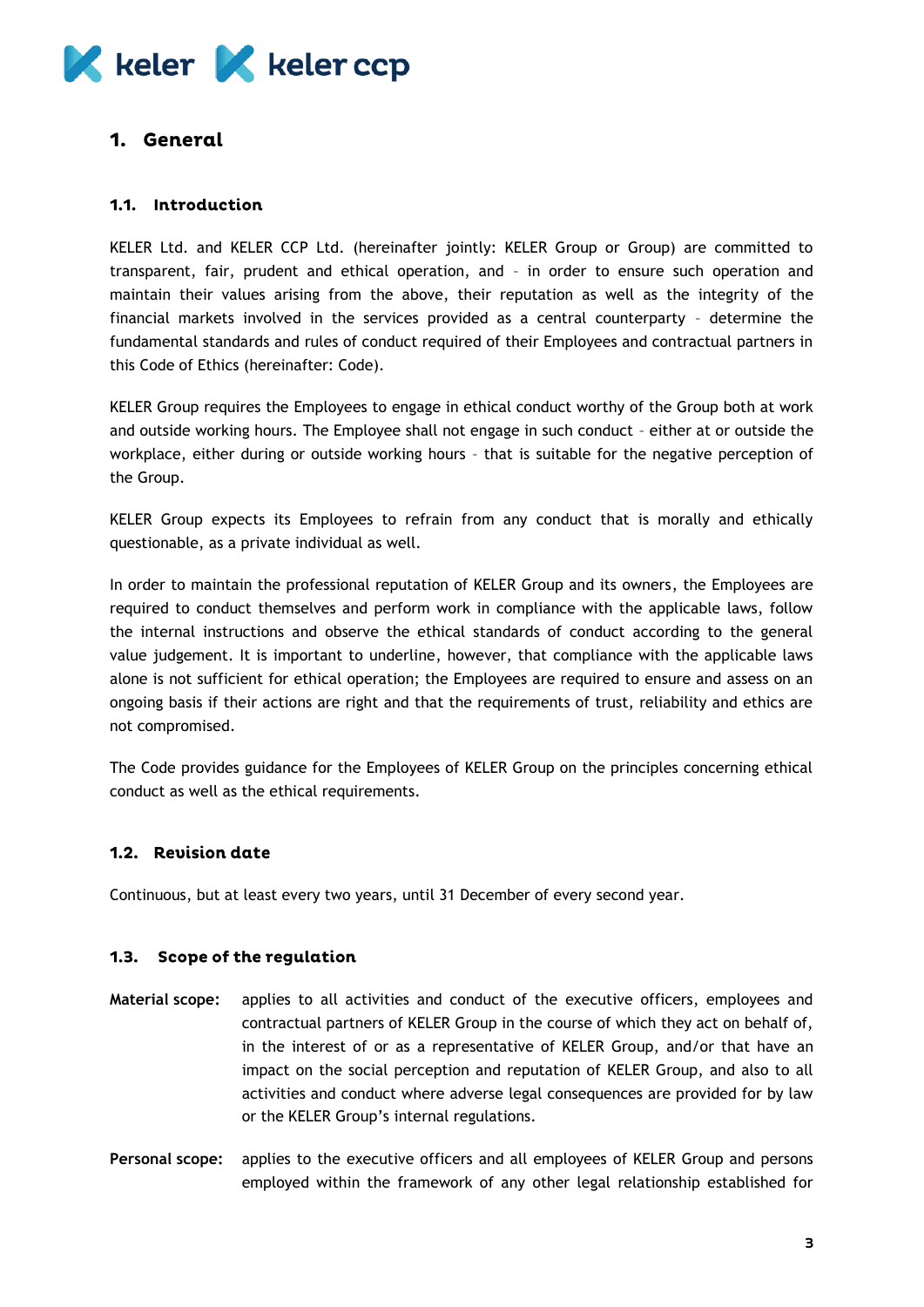

work purposes, including the appointed experts and the executive officers and employees of suppliers who have entered into a contractual relationship with KELER or KELER CCP, and those persons who have a legitimate interest in remedying or terminating the breach of ethics arising from the violation of the Code.

**Temporal scope:** the provisions of the Code shall be adhered to by the persons mentioned above during the whole duration of the employment or contractual relationship, both during and outside of working hours.

## <span id="page-4-0"></span>1.4. References

#### **Related regulatory documents:**

- 3-01 General Business Rules of KELER Central Depository Ltd.
- 3-01 General Business Rules of KELER CCP Central Counterparty Ltd.
- 3-15 Organisational and Operational Regulation of KELER Ltd.
- 3-03 Organisational and Operational Regulation of KELER CCP Ltd.
- 3-08 KELER Ltd.'s Regulations on Conflicts of Interest
- 3-07 KELER CCP Ltd.'s Regulations on Conflicts of Interest
- KELER Ltd.'s General Terms and Conditions for its Contractual Partners concerning outsourcing contracts concluded with external service providers
- 6-50 KELER Group Regulation on the prevention of abuses, infringements and events compromising organisational integrity and the related whistleblowing system
- 6-16 Policy on Employment matters at KELER Group

#### **Related legislation:**

- Regulation (EU) No 909/2014 of the European Parliament and of the Council of 23 July 2014 on improving securities settlement in the European Union and on central securities depositories and amending directives 98/26/EC and 2014/65/EU and Regulation (EU) No 236/2012 (CSDR)
- Commission Delegated Regulation 2017/392 of 11 November 2016 supplementing Regulation (EU) No 909/2014 of the European Parliament and of the Council with regard to regulatory technical standards on authorisation, supervisory and operational requirements for central securities depositories (CSDR RTS)
- Regulation (EU) No 648/2012 of the European Parliament and of the Council of 4 July 2012 on OTC derivatives, central counterparties and trade repositories (EMIR)
- Commission Delegated Regulation (EU) No. 153/2013 of 19 December 2012 supplementing Regulation (EU) No. 648/2012 of the European Parliament and of the Council with regard to regulatory technical standards on requirements for central counterparties (EMIR RTS)
- Regulation (EU) 2016/679 of the European Parliament and of the Council of 27 April 2016 on the protection of natural persons with regard to the processing of personal data and on the free movement of such data, and repealing Directive 95/46/EC (GDPR)
- Act CXX of 2001 on the Capital Market (Tpt.)
- Act CCXXXVII of 2013 on Credit Institutions and Financial Enterprises (Hpt.)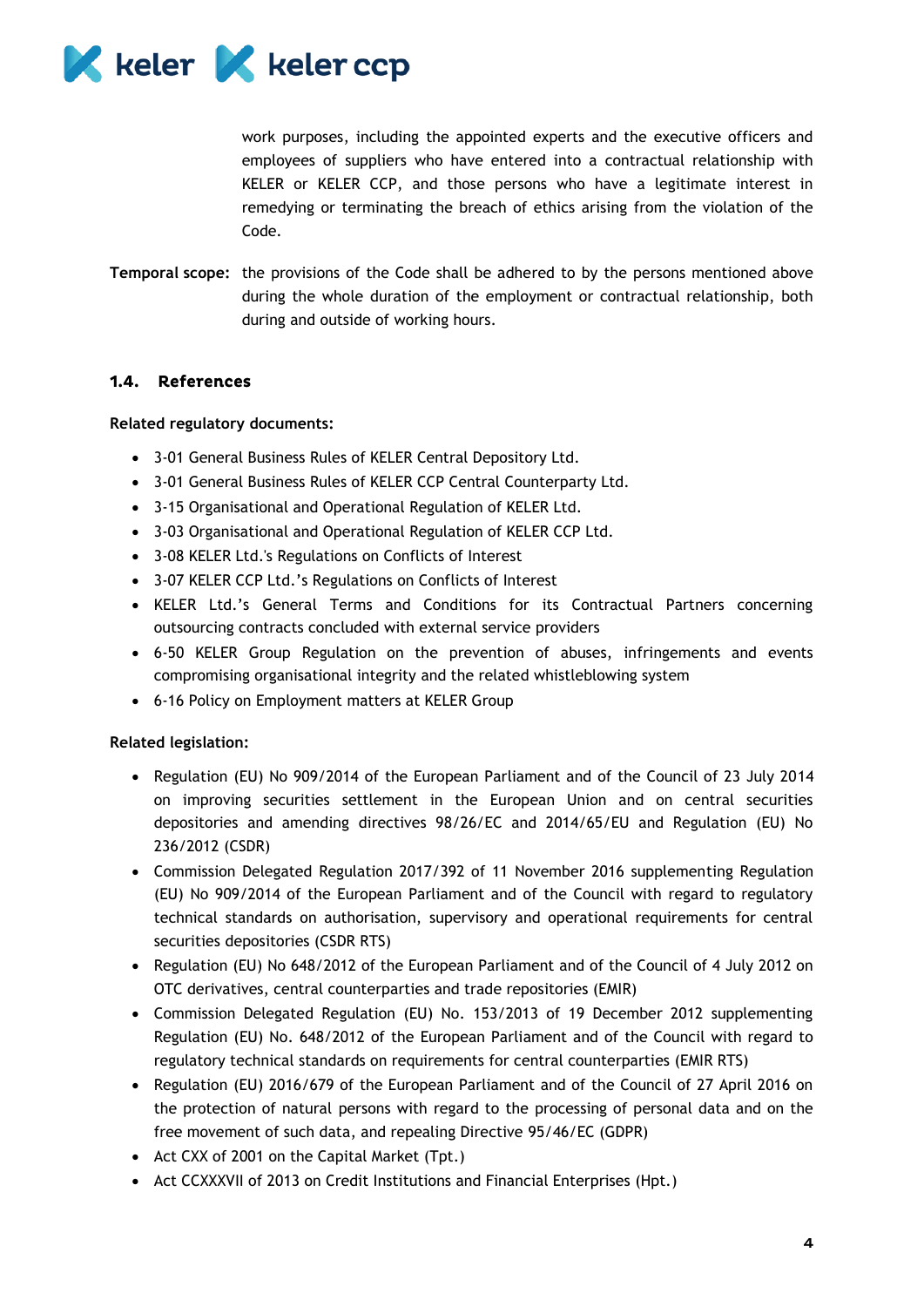

- Act CXXXVIII of 200[7](https://net.jogtar.hu/jogszabaly?docid=a0700138.tv#lbj0idf1e) on Investment Firms and Commodity Dealers, and on the Regulations Governing their Activities (Bszt.)
- Act CLXV of 2013 on Complaints and Public Interest Disclosures (Act on Complaints)
- Act CXXV of 2003 on Equal Treatment and Promotion of Equal Opportunities
- [Act V of 2013 on the Civil Code of Hungary](https://net.jogtar.hu/jogszabaly?docid=a1300005.tv)
- Recommendation No. 27/2018 (XII. 10.) of the Magyar Nemzeti Bank (Central Bank of Hungary) on setting up and using internal safeguards and on the management and control functions of financial organisations

## <span id="page-5-0"></span>1.5. Repealed regulations

None.

## <span id="page-5-1"></span>1.6. Version history

Version number of current regulation: v2.

Version number of the previous regulation: v1.2

Date of entry into force of the previous regulation: 29 September 2020

#### <span id="page-5-2"></span>1.7. Terms used in this regulation

| Anonymous box:           | An internal channel available to the employees of KELER Group for<br>the anonymous reporting of abuses and infringements and for the<br>communication of any other remarks.                                                                                                                                                                              |
|--------------------------|----------------------------------------------------------------------------------------------------------------------------------------------------------------------------------------------------------------------------------------------------------------------------------------------------------------------------------------------------------|
| Report:                  | The verbal or written communication of information concerning<br>ethical abuse or infringement.                                                                                                                                                                                                                                                          |
| <b>Reporting person:</b> | The person providing a report or information (to the public) on the<br>abuses he/she became aware of in his/her working environment.                                                                                                                                                                                                                     |
| Compliance:              | The responsible Compliance department of KELER and KELER CCP.                                                                                                                                                                                                                                                                                            |
| <b>Ethical conduct:</b>  | The conduct, action or expression of opinion increasing the clients'<br>trust in the KELER Group and facilitating the creation of the image<br>that KELER Group and its Employees provide their services to a high<br>standard, and that is suitable to strengthen and grow the<br>reputation of KELER Group, in addition to its good business activity. |
| <b>Breach of ethics:</b> | The conduct capable of undermining the authority and reputation<br>of KELER Group or shaking the clients' trust in the KELER Group or<br>the Employees' trust in each other. The infringement of the<br>principles and ethical requirements specified in the Code shall                                                                                  |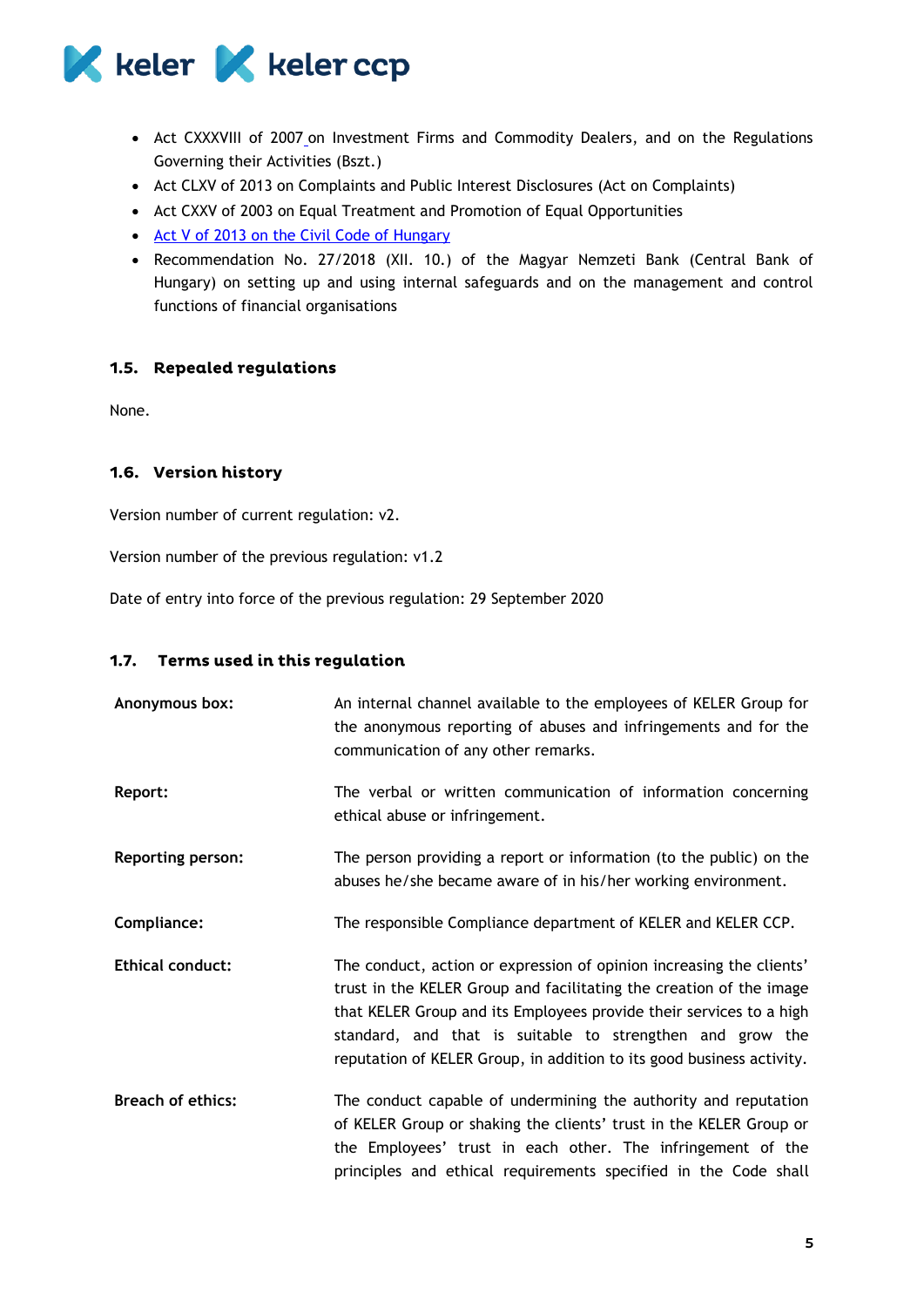

constitute a breach of ethics, as well as any act that may lead to the infringement of such requirements or that is suitable therefor according to the aggrieved party.

- **Integrity:** The operation of KELER Group in line with the rules and in compliance with the objectives, values and principles specified by KELER's and KELER CCP's senior management.
- **Integrity risk:** The possible occurrence of any abuse, infringement or other event violating or endangering KELER Group's objectives, values and principles.
- **Close relative:** Spouses, direct ascendants, adopted children, stepchildren and foster children, adoptive parents, stepparents, foster parents, brothers and sisters and domestic partners.
- **Employee:** Executive officers of KELER and KELER CCP, persons employed by KELER and KELER CCP or employed within the framework of any other legal relationship established for work purposes, appointed experts and the executive officers, employees and subcontractors of suppliers who have entered into a contractual relationship with KELER or KELER CCP.
- Personal data: Any information relating to an identified or identifiable natural person ('data subject'); an identifiable natural person is one who can be identified, directly or indirectly, in particular by reference to an identifier such as a name, an identification number, location data, an online identifier or to one or more factors specific to the physical, physiological, genetic, mental, economic, cultural or social identity of that natural person.
- **Executive officer:** Members of the Board of Directors and the Supervisory Board of KELER and KELER CCP.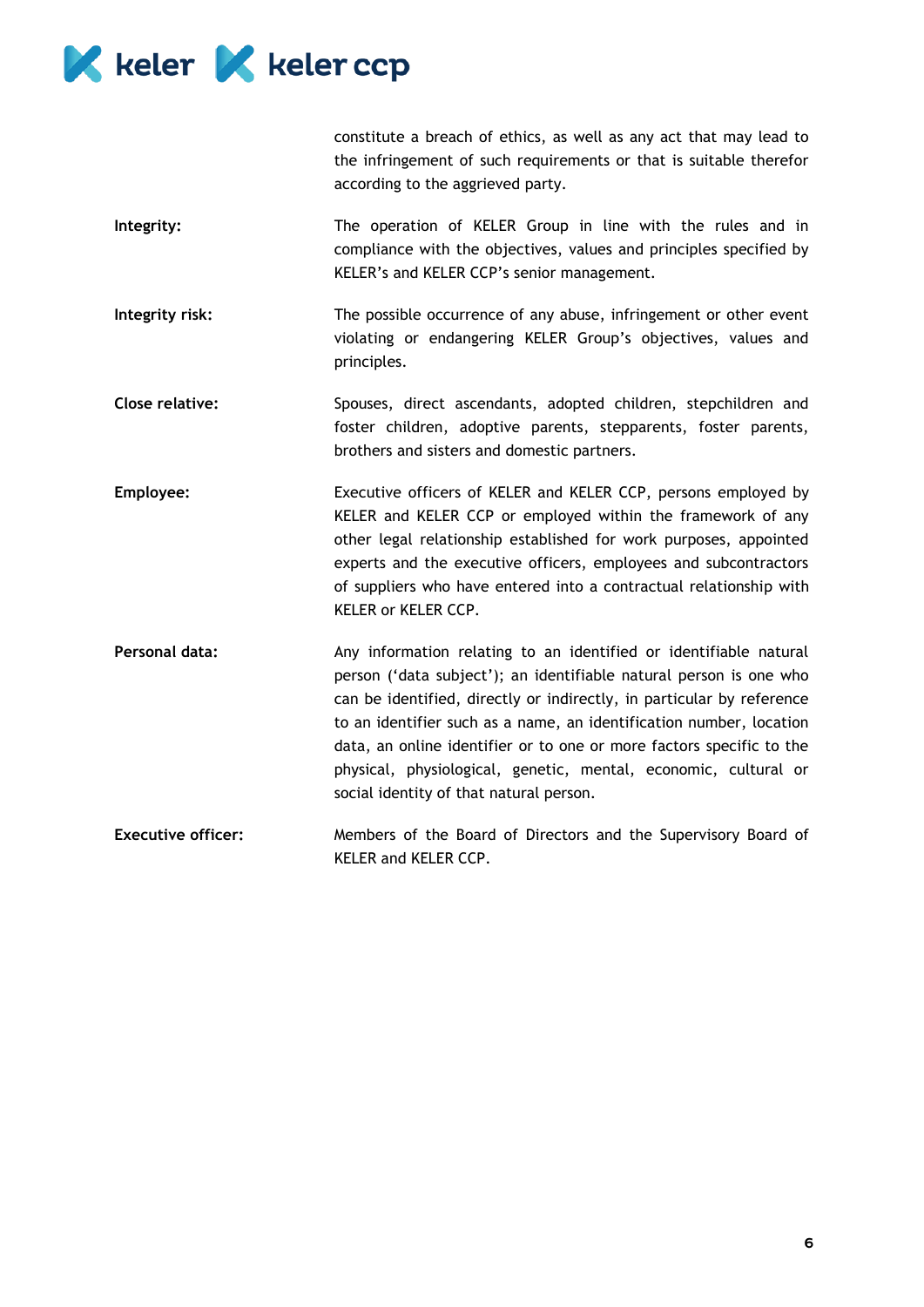# **K** keler **K** keler ccp

## <span id="page-7-0"></span>2. Principles

## <span id="page-7-1"></span>2.1. Protecting the served markets

It is the KELER Group's priority objective to contribute with its activity to the maintenance of the post-trade infrastructure safeguarding the markets served by KELER Group and to build sufficient trust for the market players that the settlements and clearings are performed properly and in a timely manner in all circumstances.

## <span id="page-7-2"></span>2.2. Prudent operation

KELER Group considers compliance with the laws, supervisory requirements, industry standards and internal regulatory requirements applicable to its services as an essential operational requirement, and requires its Employees to carry out their activities in a prudent manner. Prudence is a basic element of KELER Group's operation, with the point to ensure the secure and responsible operation of KELER Group and thereby to protect the client's interests. The requirement of prudent operation shall be reflected in the entire operation of KELER Group.

KELER Group endeavours to establish robust governance arrangements which include a clear organisational structure with well-defined, transparent and consistent lines of responsibility, effective processes to identify, manage, monitor and report any current or potential risks, and adequate remuneration policies and internal control mechanisms, including sound administrative, conduct of business and accounting procedures.

#### <span id="page-7-3"></span>2.3. Transparency

KELER Group provides all relevant information about its strategy, services and procedures to the public and the markets in an open and transparent way and a timely manner.

KELER Group establishes business relationships exclusively with transparent companies and organisations, both in terms of finances and ownership structure.

## <span id="page-7-4"></span>2.4. Integrity

KELER Group is committed to the consolidation and development of a corporate culture that is based on integrity. Integrity requires the Employees to comply with the professional rules applicable to the KELER Group's services as well as the ethical standards and adapt themselves to the core values of KELER Group. The Employees shall recognise the factors and cases jeopardising integrity, and shall be aware of the mitigation options in this regard. During the course of his/her work and in his/her professional relationships the Employee shall act in accordance with the fundamental standards of honesty, fairness, genuineness, prudence, reliability, respect and decency, in good faith and by considering public interest.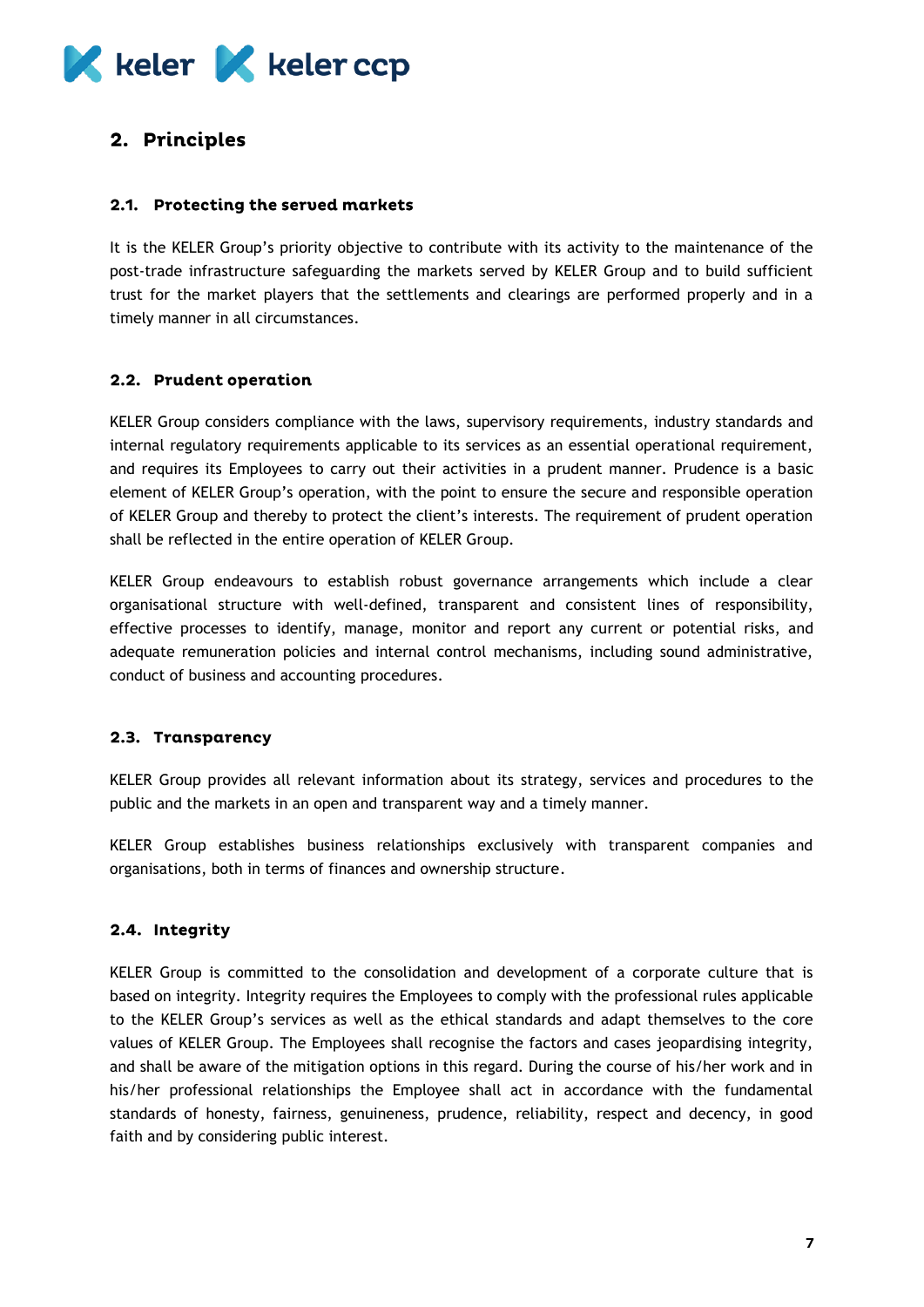

## <span id="page-8-0"></span>2.5. Zero-tolerance policy

KELER Group applies zero-tolerance policy concerning abuses and infringements, in particular concerning the infringement of the laws applicable to it, money laundering, terrorist financing, insider dealing and market manipulation as well as acts of corruption, and firmly expects from its Employees to refrain from any activity that may suggest their involvement in any abuse in any way. KELER Group has established a signalling system to prevent and combat abuses, and operates an objective internal control system to investigate any suspicious indicia. In the case of infringements, KELER Group cooperates with the concerned authorities unconditionally and proactively.

#### <span id="page-8-1"></span>2.6. Sustainability, environmentally conscious operation

Within the frameworks of its social responsibility commitments, KELER Group endeavours to establish a front-line practice concerning environmental protection, including responsibility for the natural and the built environment.

KELER Group also lays emphasis on the protection of the natural environment, therefore during the development of its internal processes, it endeavours to establish digital solutions that reduce the ecological footprint arising from paper-based administration, and requires its Employees to be environmentally conscious in their daily work, and consider the environmental aspects as far as possible. It is the objective of KELER Group to ensure the long-term embeddedness of an environmentally conscious approach into the corporate culture and to reduce energy and paper consumption at company level and establish the system of separate waste collection. KELER also pursues the principle of responsible care, paying particular attention to the establishment of a healthy workplace.

## <span id="page-8-2"></span>2.7. Principle of equal treatment

KELER Group rejects all forms of discrimination, including any exclusion and unjustified discrimination based on gender, race, colour, nationality or belonging to a nationality, mother tongue, disability, state of health, religious or philosophical beliefs, political or other opinion, marital status, maternity (pregnancy) or paternity, sexual orientation, gender identity, age, social origin, wealth, the part-time nature and/or definite term of the employment relationship or any other legal relationship established for work purposes, belonging to an advocacy organisation, or that are based on the differences in any other state, characteristic or attribute or any other discrimination.

#### <span id="page-8-3"></span>2.8. Right to a healthy working environment

KELER Group assumes responsibility for establishing for the Employees a safe and healthy working environment focusing on the safety and physical and mental health of the Employees.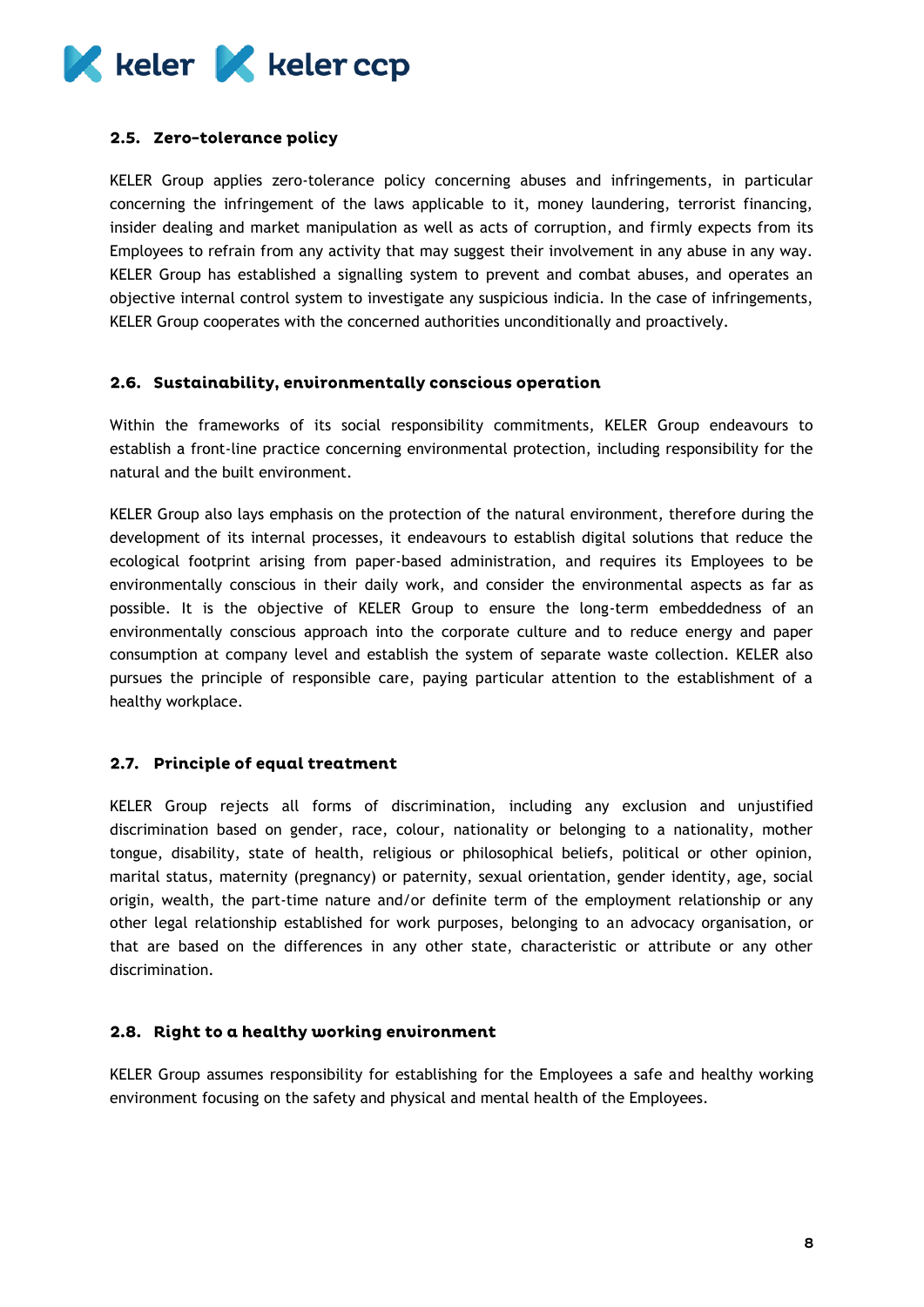# **K** keler **K** keler ccp

## <span id="page-9-0"></span>3. Requirements concerning the Employees

## <span id="page-9-1"></span>3.1. Personal commitment

KELER Group expects from all Employees, regardless of their position, to perform their work by having appropriate professional competence and dedication, and be committed to the values established by the KELER Group and the owners. The adequately performed work represents success for the KELER Group and this also has an impact on the Employees since it is their success as well.

In the course of external relations and business negotiations, the Employees shall represent KELER Group objectively, free from influence and in an ethical manner. KELER Group expects from all Employees to adequately represent KELER Group with his/her personal conduct and actions, thereby promoting a positive image of the KELER Group.

## <span id="page-9-2"></span>3.2. Fairness and responsibility

The tasks given during work shall be performed fairy, in accordance with the professional standards and considering the client's interests, and every effort shall be made to achieve that the KELER Group's client is satisfied.

The performance of work by the Employees shall be characterised by genuineness, honesty, respect for the other party (client, Employee) and polite conduct.

It is a key expectation that the Employee shall assume responsibility for his/her work even if he/she has made a mistake.

KELER Group requires the Employees to engage in such conduct that is worthy of the Group both at work and outside working hours. The Employee shall not engage in such conduct – either at or outside the workplace, either during or outside working hours – that is suitable for the negative perception of KELER Group.

KELER Group strictly requires its Employees not the engage in compromising, ethically questionable situations that may increase the risk of venality. KELER Group expects its Employees to strictly refrain from any conduct that is unlawful, or morally and ethically questionable, as a private individual as well.

The Employees shall not influence the decision-shaping and decision-making processes in a way that conflicts with the KELER Group's interests and purposes.

## <span id="page-9-3"></span>3.3. High-quality work

KELER Group requires its Employees to continuously maintain their competence and knowledge, either via professional trainings or self-tuition, in order to be able to provide its services at a consistently high level.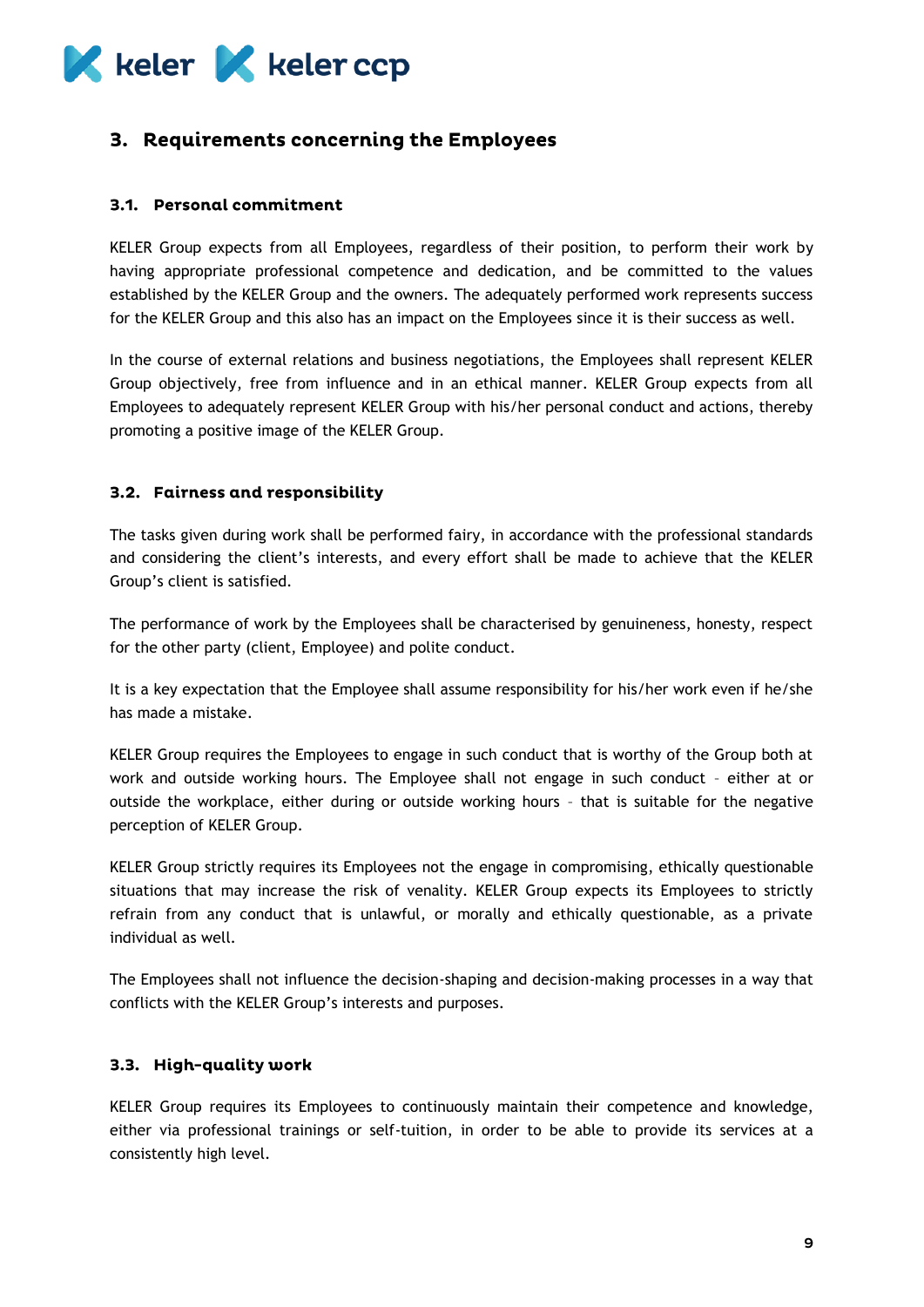

Every Employee of KELER Group, regardless of their position, represents the company towards the client, thus influences the image developed about KELER Group via his/her conduct, knowledge and competence during personal contact.

In the course of external relations and business negotiations, the Employees shall represent the KELER Group objectively, free from influence and in an ethical manner. KELER Group expects from all Employees to adequately represent KELER Group with his/her personal conduct, actions and communication style, thereby promoting a positive image of the KELER Group.

The performance of high-quality work is only possible if all Employees fully comply with the contents of the KELER Group's, KELER's and KELER CCP's regulatory documents.

## <span id="page-10-0"></span>3.4. Teamwork and creativity

KELER Group's activities are performed as a team effort, even if the clients may have direct contact with one Employee only during using the service. This is why it is important that every Employee be involved in this teamwork and do everything to ensure the smooth service of the clients. During teamwork the independence and objectivity of the internal control areas shall be considered at all times.

All Employees of KELER Group shall be open to changes, new ideas and information. This includes the initiation of new, original but feasible changes by the Employees that will advance the KELER Group's and their own work and improve the quality of services provided by KELER Group.

#### <span id="page-10-1"></span>3.5. Other requirements

The owners and management of the KELER Group require all Employees to take proper care for the properties of both the KELER Group and the Employees.

All Employees are obliged to use the KELER Group's tools and resources sparingly.

Presenting or selling any goods as well as doorstep selling on the premises of the KELER Group – not including the advertisements published by the KELER Group's Employees on the advertising platform on the Intranet – are forbidden, unless these activities are authorised by the Chief Executive Officer. It is also forbidden to express religious and political agitation, and displaying and distributing the advertising media of companies or parties on the premises of the KELER Group.

No one is allowed to use, display or distribute the name, logo, etc. of the KELER Group for unlawful gainful purposes, gaining an advantage or for individual purposes, or to contribute to such actions.

The Employees are obliged to use the tools and services (in particular, the telephone, computers and the Internet) necessary for performing work and provided by KELER Group in accordance with the KELER Group's interests, only for purposes in the interests of the KELER Group and justified to perform the duties of the given person both during and outside of working hours, and visit only websites necessary for their work.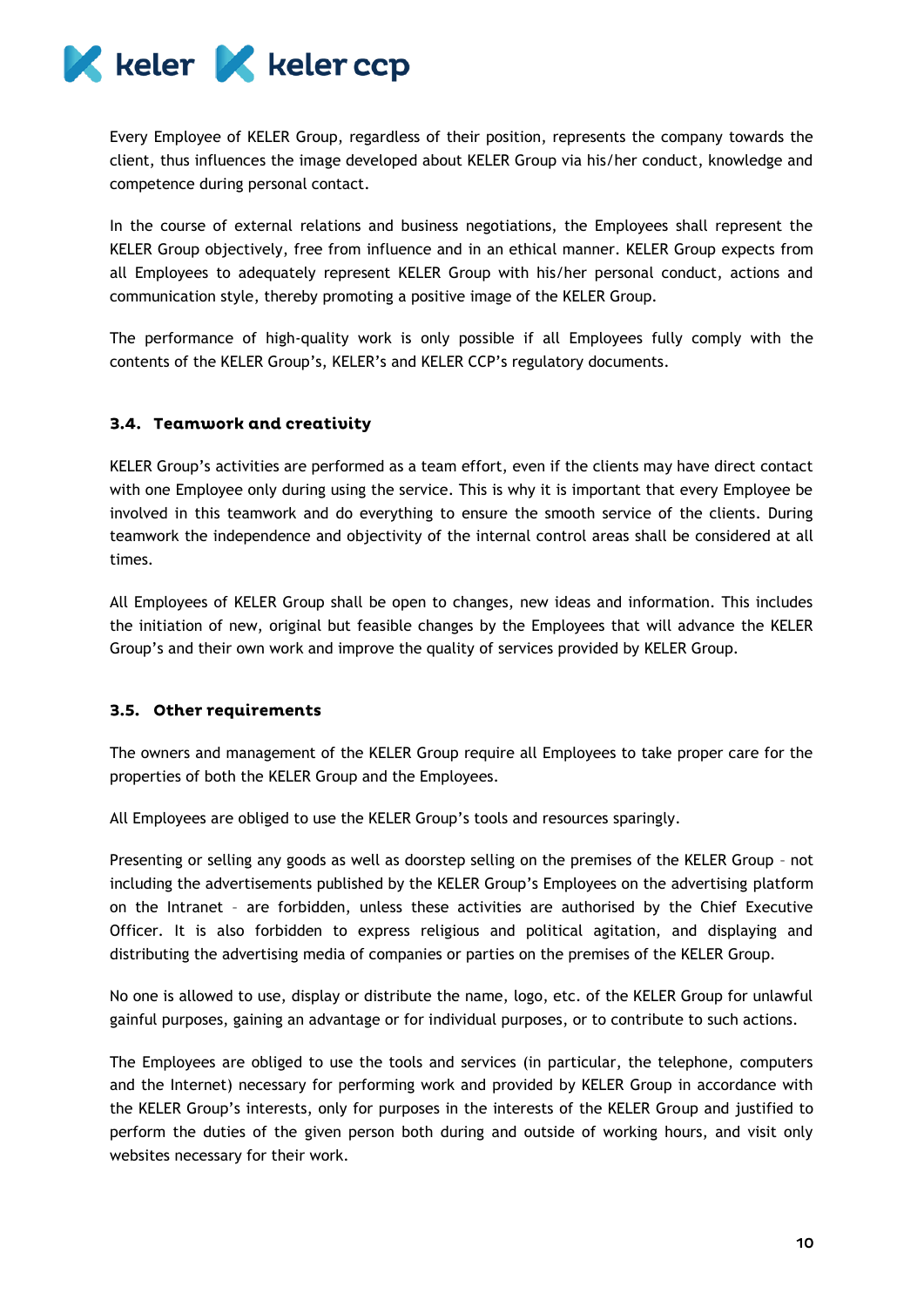

KELER Group requires all its Employees to cooperate with their colleagues in the course of their work, help them selflessly and provide all information necessary for the performance of work by the colleague timely and in full, always strive to be collegial with their colleagues, not to disturb their peers with their work and personal problems, and not to abuse the patience of their colleagues.

Moreover, it is a basic requirement of the Employees not to abuse their colleagues sexually or in any other way and to refrain from any kind of breach of privacy.

KELER Group expects its Employees to conduct themselves politely and according to the conventions towards each other, all Employees shall promote the maintenance of the KELER Group's good reputation with his/her entire lifestyle and conduct.

The Employee is expected to have an appearance conforming to the nature of the workplace and the work, his/her attire shall be modestly elegant, neat and tidy.

The venue for conducting regular meetings (client reception) within the frameworks of the daily, routine business processes shall be the registered office of KELER Group. For this purpose, KELER Group has rooms intended for client reception. In cases where the implementation of the business processes requires the application of the 4-eye-principle, it is mandatory that two KELER Group Employees be present during client reception and the conduct of the meetings, unless the meeting is recorded with the consent of the participants.

#### <span id="page-11-0"></span>3.6. Public appearance

Only the official position of the KELER Group may be communicated at all times concerning any topics related to the KELER Group in any statement (printed or electronic media, radio, television), and the prior authorisation of the competent Chief Executive Officer (KELER or KELER CCP) is necessary for such statements.

The prior authorisation of the competent Chief Executive Officer (KELER or KELER CCP) or the Director of Strategy and Client Relations is necessary in the case of giving lectures in relation to the activities of KELER Group, publication in the media or in electronic form or in the form of a book, if the topic thereof concerns the KELER Group's scope of activities under the Articles of Association.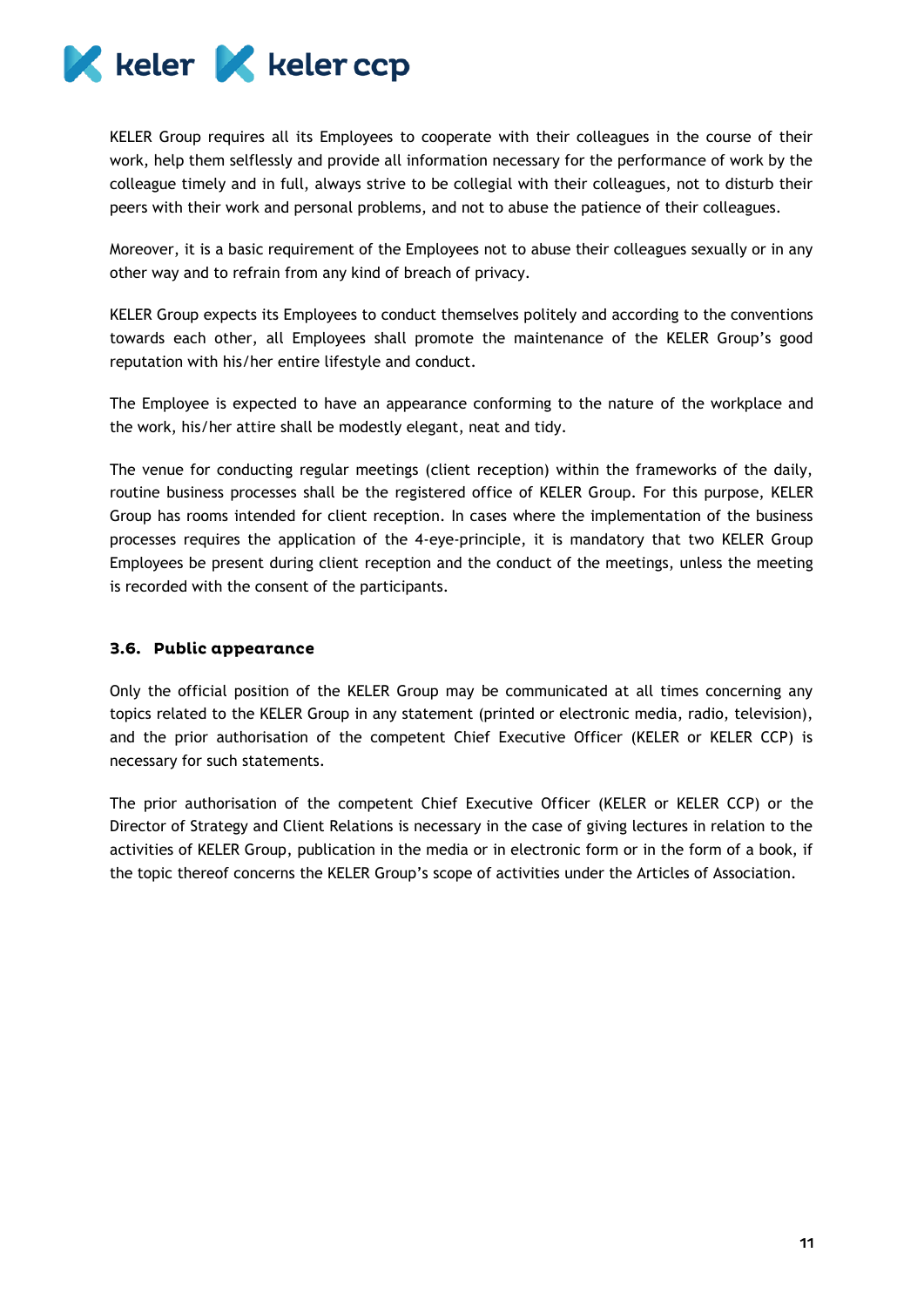

## <span id="page-12-0"></span>4. Requirements concerning executives

The establishment of the ethical culture at organisational level is based on the example of the executives. Therefore, the executives are also required to communicate the importance of ethical conduct during their work, represent professionalism, accountability and transparency when making decisions, appreciate ethical conduct and address adequately the cases where the ethical principles are compromised. Accordingly, in addition to the general requirements the following are required of the executives in particular:

- to provide swift and accurate flow of information within the KELER Group,
- to convey the interests and requirements of the KELER Group towards their subordinates in a firm, correct and consistent manner, by respecting the human dignity of the Employee,
- to conduct themselves in a consistent, fastidious, fair, helpful, equitable, patient and humane way towards their subordinates and appreciate a job well done – without exceeding their competence,
- to endeavour to establish a good and fair working atmosphere and recognise if a subordinate experiences difficulties,
- to discretely warn the subordinate about his/her faults, errors.

During their activities, the executives are always obliged to perform their work in a polite, professionally adequate and fair manner both concerning the clients and the Employees, they shall consider the KELER Group's interests at all times and set an example with their actions.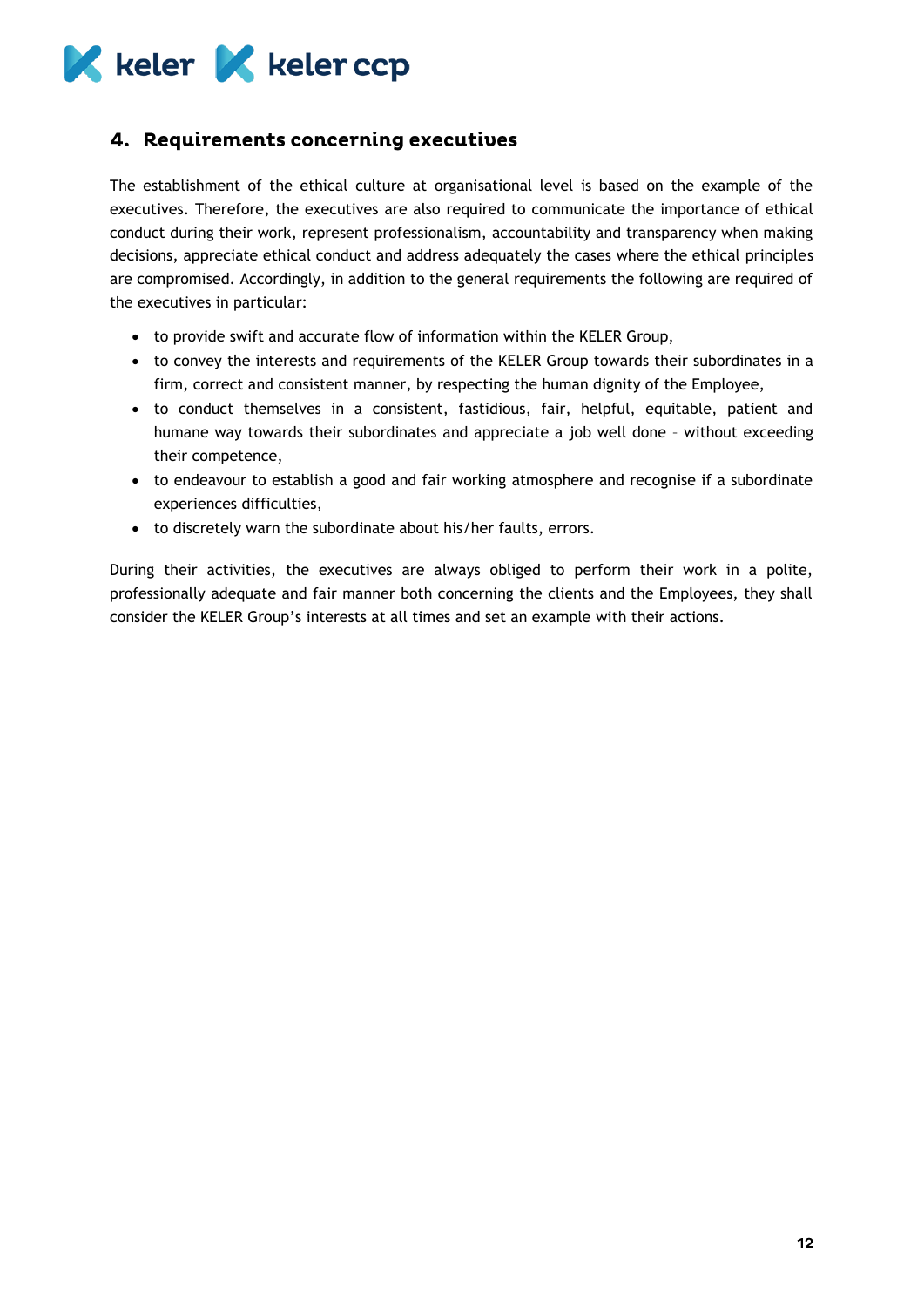

## <span id="page-13-0"></span>5. Ethical requirements concerning security and IT

KELER Group protects its IT systems and the data stored therein at an improved level, therefore, in addition to the current information security principles and requirements, it also requires its Employees to do the following:

- to operate on the workstation provided to perform work only programs installed by the employer, i.e. guaranteed to be genuine,
- not to make an attempt to the unlawful retrieval, alteration or destruction of data stored on other workstations or the central server using the workstation provided to perform work,
- not to make an attempt to become familiar with in an illegal manner or alter the programs stored on other workstations or the central server, and the systems settings or security settings of the workstations or central servers using the workstation provided to perform work,
- to keep their password and signature code safe, protect their workstation and user data from unauthorised persons, and bear the consequences of unauthorised access possible due to attributable negligence,
- not to make illegal copies of the programs available on the workstation,
- not to store or use illegal programs on their computer,
- to facilitate the prevention of the virus infection of the IT system by performing their work carefully,
- not to store texts or pictures on the workstation or the central server that are offensive, abusive, obscene or pornographic, and not to forward such texts or pictures as electronic letters,
- not to visit websites with illegal content on the Internet,
- not to use identifiers relatable to KELER Group during registration apart from professional public sites related to the KELER Group or public sites closely connected to the job,
- to observe the general ethical principles during the management of their user accounts on the Internet and existing on social media portals, in particular – suitable for personal identification, refrain from obscene, defamatory, libellous terms when adding public posts and from posting inflammatory opinions or opinions offending the religious, national, ethnic, sexual, political or philosophical affinity of others, incorrect information or illegal content.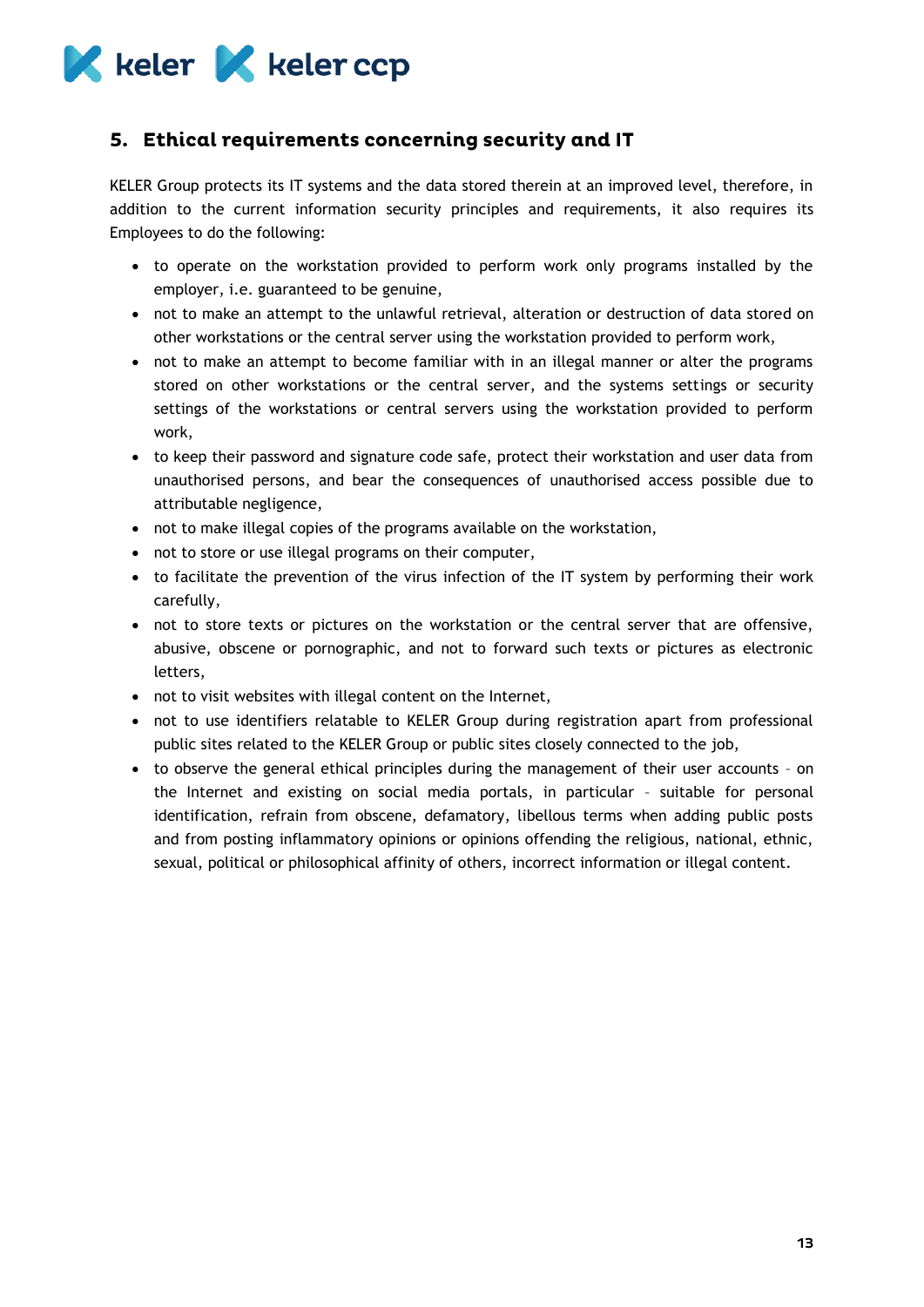

## <span id="page-14-0"></span>6. Supplier relationships, procurement

KELER Group requires its external service providers having a contractual relationship with it to have appropriate ethical standards and business management practices, and perform their activities in a socially responsible way, by observing the laws and international standards applicable to human rights, environment protection and working conditions.

The effective use of KELER Group's assets is a priority during purchases, i.e. that that tenderer is chosen by KELER Group within the frameworks of a fair and transparent competition who has made the best offer in terms of value for money concerning the performance of the task and/or the goods, services and construction works providing the conditions for the performance of the task. Both the contracting authority and the tenderer(s) are responsible for maintaining a fair competition during the procurement procedure; however, this obligation requires an active attitude of KELER Group while a kind of absence or abstention on the part of the tenderers from any anticompetitive act which is deemed negatively.

In addition to the culture of compliance of the participants in the procurement procedure and the provision of the transparency of the processes, the aspects of proper documenting and communication of the necessary and sufficient information must also be highlighted.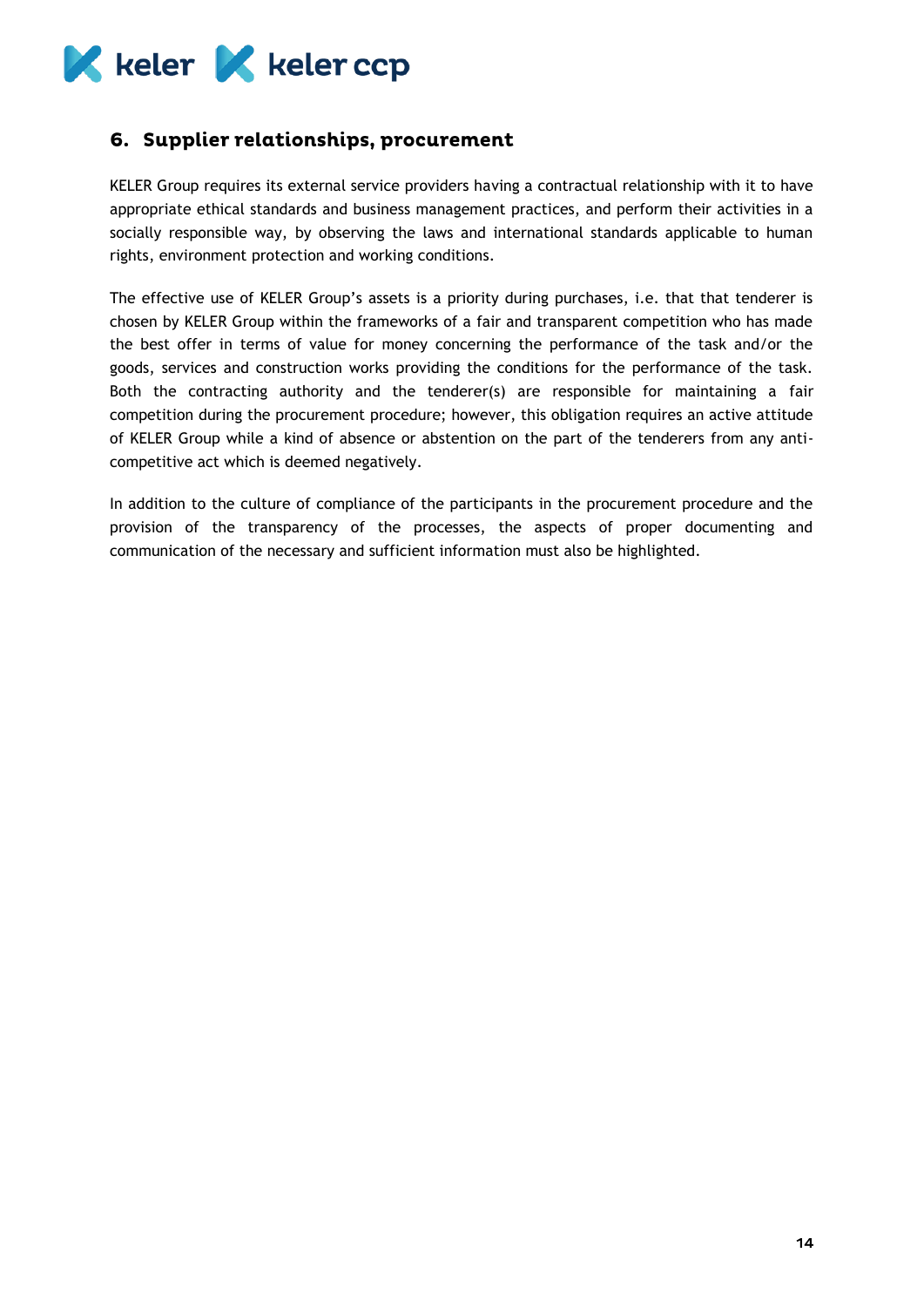

## <span id="page-15-0"></span>7. Data protection, confidentiality

During the provision of the KELER Group's services, the protection of the Clients' sensitive data protected by law, in particular, the banking, securities and business secrets as well as personal data is critical above all else. In this context, KELER Group strongly expects from the Employees to treat the information they became aware of during their work with responsibility within their competence, and not to use them in an unauthorised manner or forward them to unauthorised persons.

Except for publicly available information, all data available to KELER Group may be transferred to third parties only in a controlled fashion, by observing the regulatory requirements applicable to the data in question.

The Employees are bound by the obligation of confidentiality concerning any fact and data (including, in particular, classified information, banking secrets, payment secrets, securities secrets, business secrets and information not available publicly) they became aware of during the performance of their professional work or in relation to the performance of their job duties.

The Employee shall keep inside information strictly confidential, and shall not transfer such information under any circumstance or use the information he/she became aware of to gain advantage concerning his/her own transactions or the transactions (any kind of economic transaction, in particular, stock exchange transactions) of his/her close relative. The Employee shall consider the KELER Group's good reputation under any circumstances, therefore he/she shall not compromise it by the impression of using inside information.

The Employee shall observe the confidentiality of correspondence; in that context, it is forbidden to destroy, contrary to the current internal rules, the mail addressed to the Employee and specified as confidential, without the approval of the Employee, to open and obtain it to become familiar with its content, or to hand it over to unauthorised persons for such purposes, or to pry into the communication forwarded to someone else via electronic communications network, including the information system.

The scope of processed personal data, the applicable legal basis, the retention times and other data protection aspects are contained in the KELER's data protection records.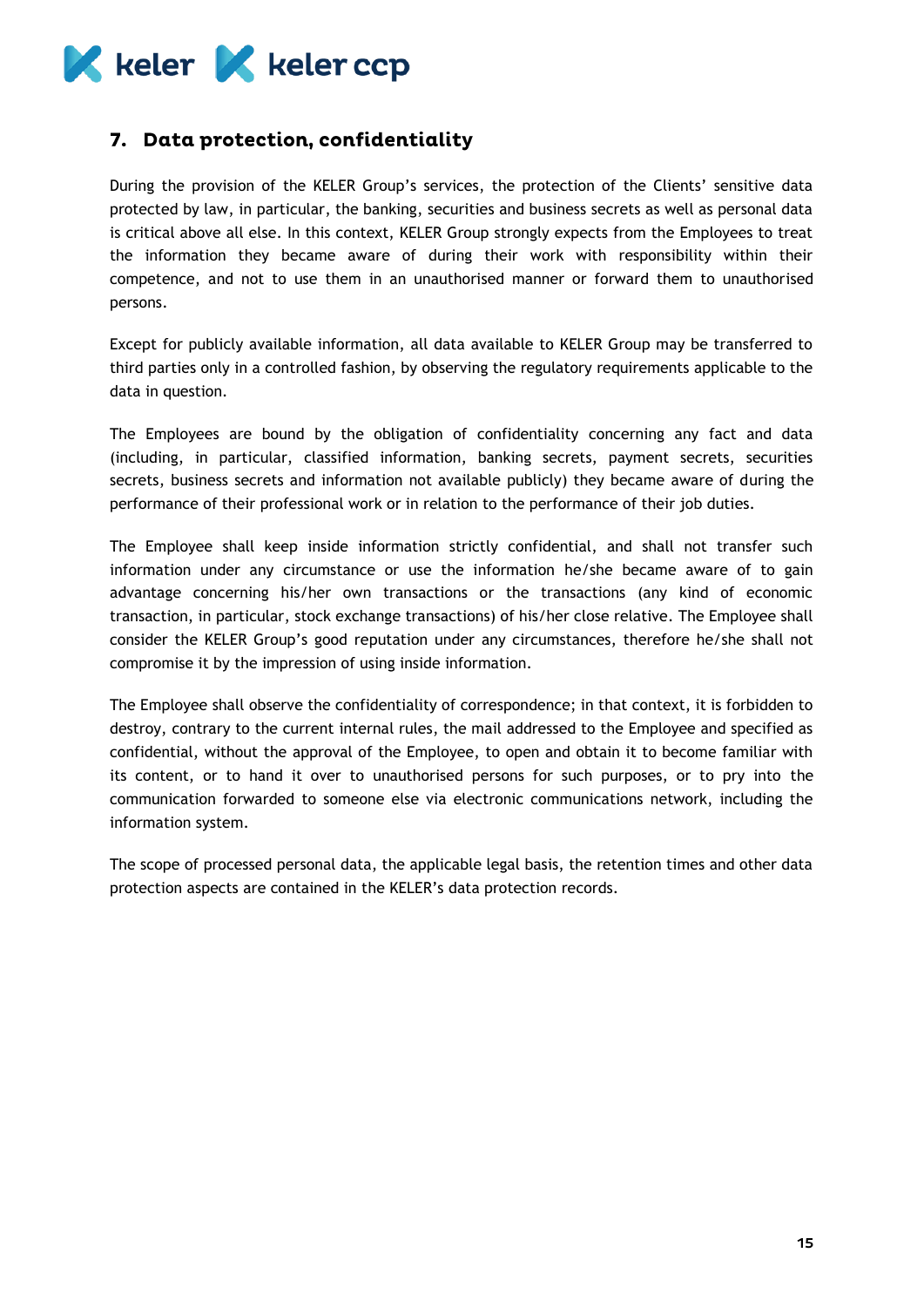

## <span id="page-16-0"></span>8. Accepting gifts (benefits)

A gift shall mean any thing, service, entertainment, hospitality, loan, or any thing, favour or postponement representing any other financial, existential or moral value, or any promise to provide any of the above in the future, that has a financial value and that is obtained by a person without compensation, or at a price significantly lower than its value.

Gifts shall not be accepted from the KELER Group's clients or other persons with respect to the client, or from any contractual partner, supplier of the KELER Group, any trade repository, data provider, liquidity provider, or any other person or organisation – not including standard advertising materials and leaflets, entertainment costs and **business gifts** not recognised as part of the tax base and not to be taken into account when calculating income, as specified in Act CXVII of 1995 on Personal Income Tax, **if they do not exceed 10% of the prevailing gross minimum wage**.

Gifts with a value exceeding the value limit concerning business gifts – i.e. with a value exceeding 10% of the prevailing gross minimum wage – shall be reported to the direct superior and Compliance.

Gifts with a value exceeding the value limit concerning business gifts may only be accepted if refusing the gift had negative influence on the relationship with the client or partner, and acceptance has been approved by Compliance. The gift may not have an impact on the performance of the specific business event.

Compliance keeps records of the gifts with a value exceeding the value limit concerning business gifts and the related decisions. The records are strictly confidential.

If there is doubt concerning the value of the gift, Compliance shall make a decision about the actual value of the gift.

#### **Money and securities may never be accepted as gifts.**

It is forbidden to accept gifts offered during the procurement procedure and to accept gifts regularly from the same cooperating partner (more than once a year).

In relation to corruption and gifts:

- the Employees of KELER Group may not become vulnerable and shall refrain from any conduct suitable to give the appearance of corruption or that may become parts of activities leading thereto. Accordingly, they are obliged to avoid any situation and relationship that may be suitable to question if they are free from influence;
- they may not accept or request, either directly or indirectly, any allowance, money, gift or benefit from persons in connection with them or their area, that is suitable to influence their decisions and judgement;
- the executives may accept gifts from their colleagues and/or subordinates only in relation to events of social contact (name day, birthday, retirement, etc.). The extent and form of the gift may not be suitable to hope for any illegitimate decision, benefit, allowance, etc.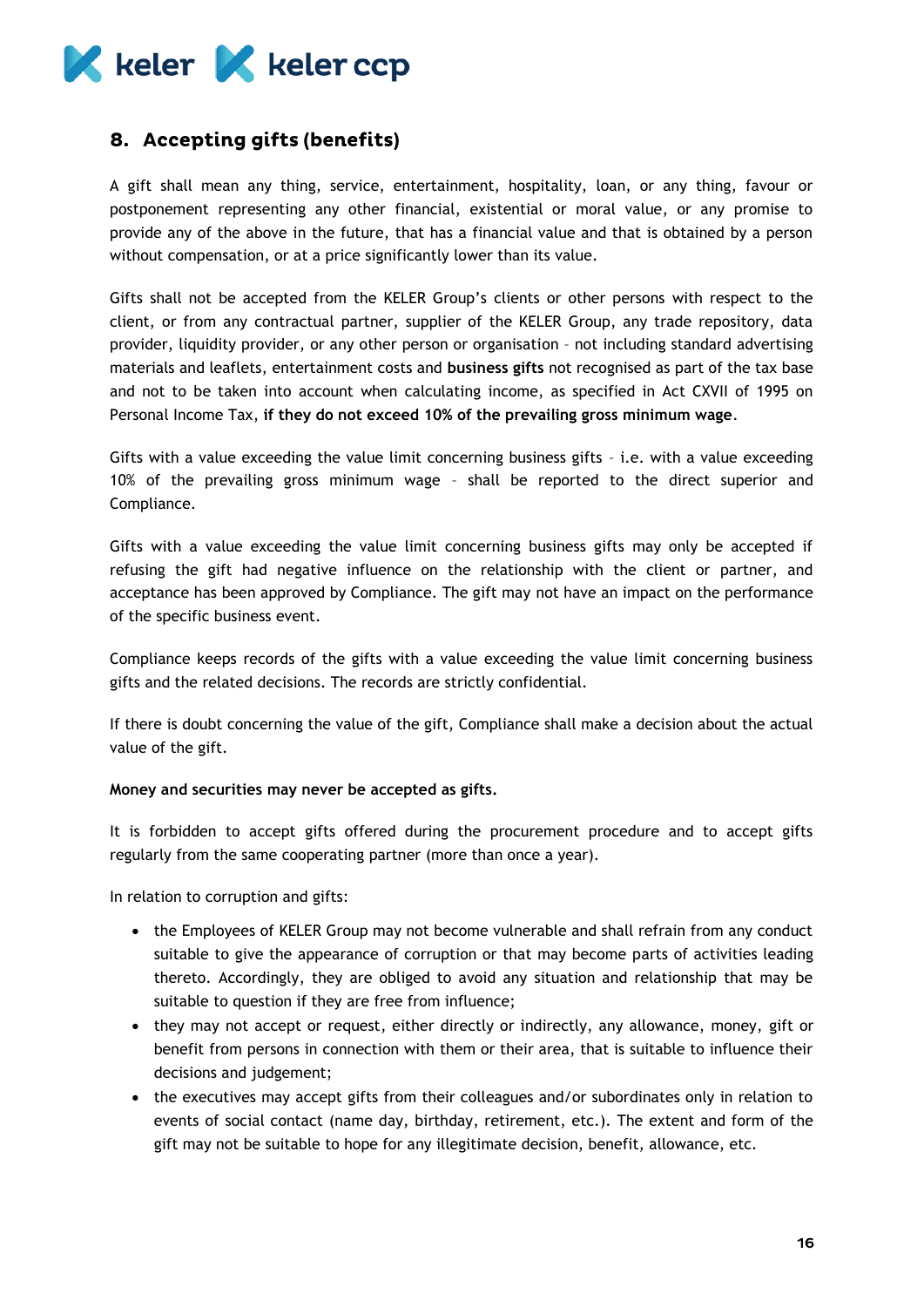

#### Donations:

Within the frameworks of its social responsibility commitments, KELER Group supports communities, organisations and groups in need with donations. Donations may be given only in accordance with the applicable laws and the internal regulatory documents. KELER Group and the Employees shall not request or accept direct or indirect compensation for the donation.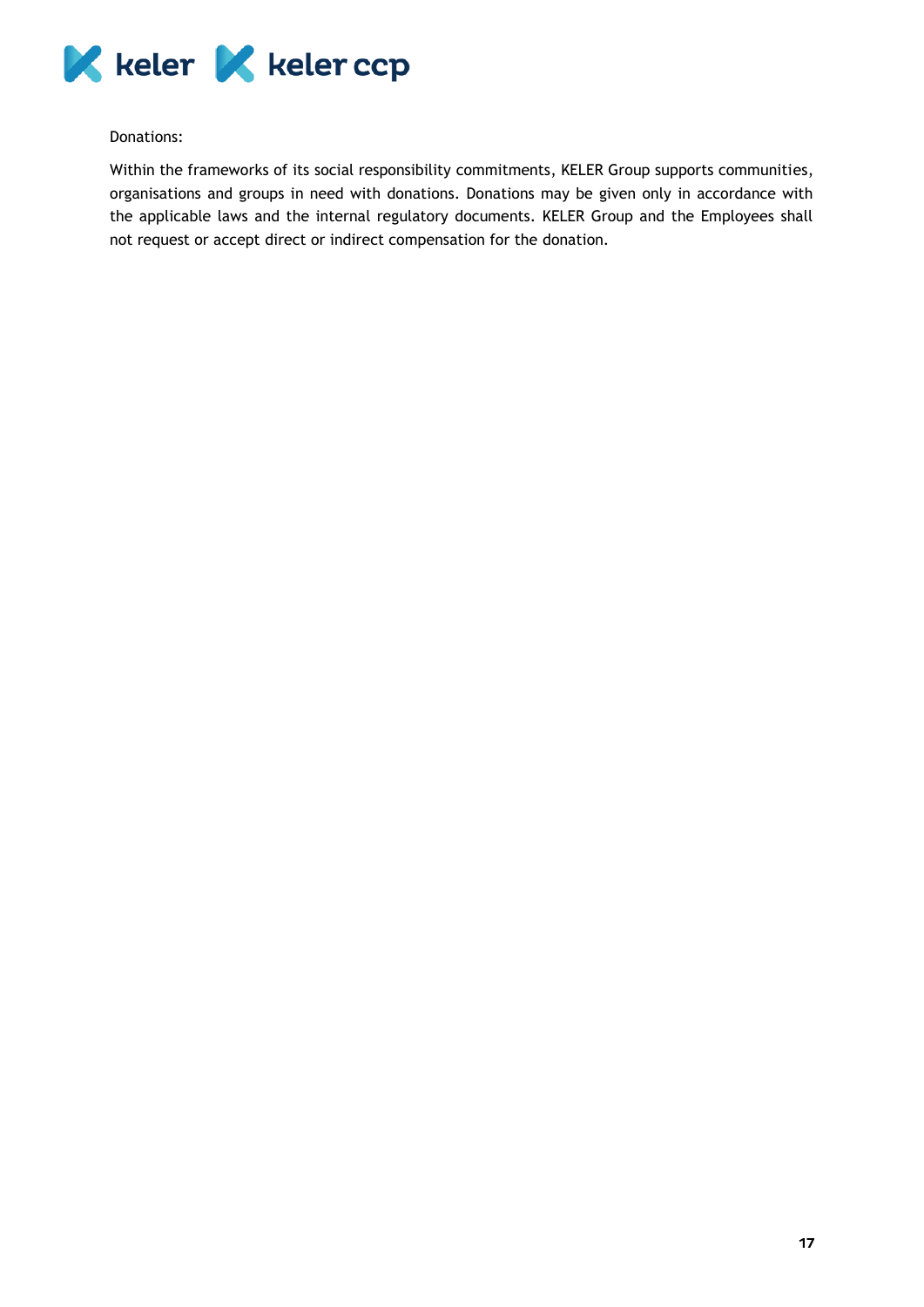

## <span id="page-18-0"></span>9. Reporting concerning ethical issues

In the course of business, all Employees shall follow the regular due process; the Employee may contact the competent senior manager or use the anonymous box – circumventing the due process – only in cases where the Employee turns to the competent senior manager or uses the anonymous box providing anonymity because of the conduct of the direct superior.

The reporting person may provide assistance in preventing and identifying risks and damage threatening the KELER Group's interests, that would otherwise remain hidden, therefore his/her person and data requires increased protection throughout the entire investigation procedure. KELER Group warrants that the bona fide Employee using the whistleblowing system and the anonymous box will be protected against any retaliation, discrimination or any other unfair treatment and from any other detrimental legal consequence of using the anonymous box.

Compliance shall be responsible for and competent in handling and investigating reports concerning ethical issues; the reports shall be sent to Compliance who will act in accordance with 6-50 KELER Group Regulation on the prevention of abuses, infringements and events compromising organisational integrity and the related whistleblowing system, on condition that the Ethics Committee shall be entitled to take a stand in the cases of breaches of ethics.

Compliance may involve other areas in the investigation of the reports, if necessary, in particular, the members of the security organisation. Compliance shall be obliged to investigate all reports and inform the Ethics Committee thereof within 15 working days from reporting.

In case of violation of the Code, the Employees may directly turn to the Ethics Committee.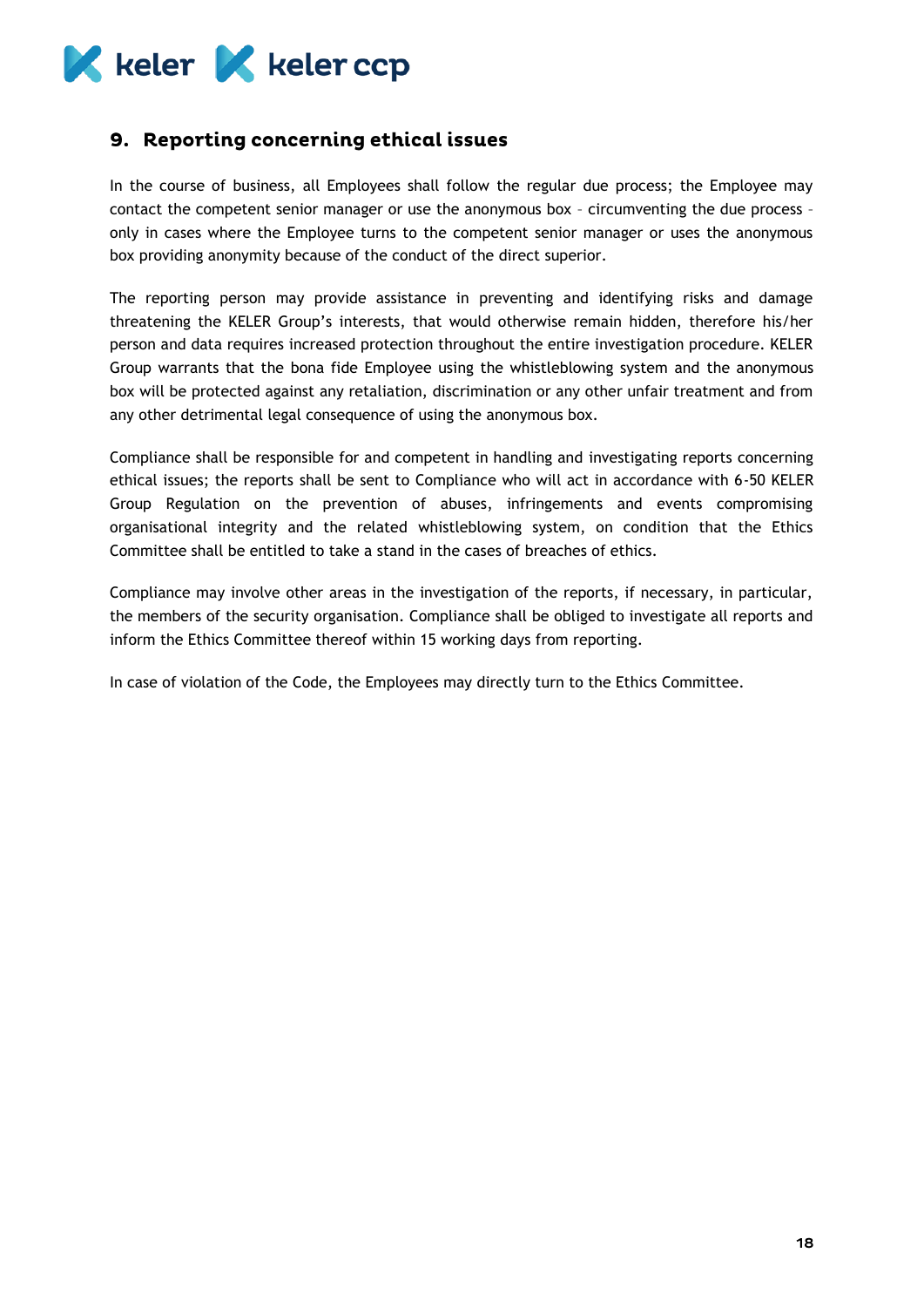

## <span id="page-19-0"></span>**10. Ethics Committee**

#### <span id="page-19-1"></span>10.1. Composition of the Ethics Committee

The Ethics Committee is responsible for taking a stand and making proposals concerning breaches of ethics and ethical issues.

Members of the Committee: the competent (KELER or KELER CCP) Chief Executive Officer, the Head of Human Resources Management, the competent Chief Compliance Officer/Compliance officer, the competent Head of Legal, the competent Chief Risk Officer and the Chairman of the Work Council. If any of the members is prevented from attending or may be involved in the case, a deputy shall be invited to the Committee. The deputy is appointed by the Chair of the Committee (by his/her appointed deputy if he/she is prevented from attending).

The Chair of the Committee is the competent (KELER or KELER CCP) Chief Executive Officer.

If a breach of ethics is suspected concerning executive officers performing their duties within the framework of an employment relationship, the members of the Committee shall be the board members appointed by the Chairman of the Board of Directors or the members of the supervisory board appointed by the Chairman of the Supervisory Board.

The membership in the Committee is terminated in the following cases:

- upon resignation,
- upon termination of employment,
- upon the death of the member,
- upon withdrawal.

The Chair of the Committee is obliged to withdraw membership if a final criminal judgment is pronounced against the member, or an ethical procedure must be initiated against the member.

#### <span id="page-19-2"></span>10.2. Tasks and functioning of the Ethics Committee

Tasks of the Committee:

- making proposals, giving opinion and taking a stand concerning ethics issues arising during the operational control of KELER Group,
- taking a stand in individual cases arising in relation to the breach of ethical standards.

KELER or KELER CCP Compliance shall conduct the preliminary ethical investigations necessary for the Committee to perform its tasks. Compliance may disclose the results of the preliminary ethical investigations exclusively to the members of the Committee.

The Committee shall be convened when necessary.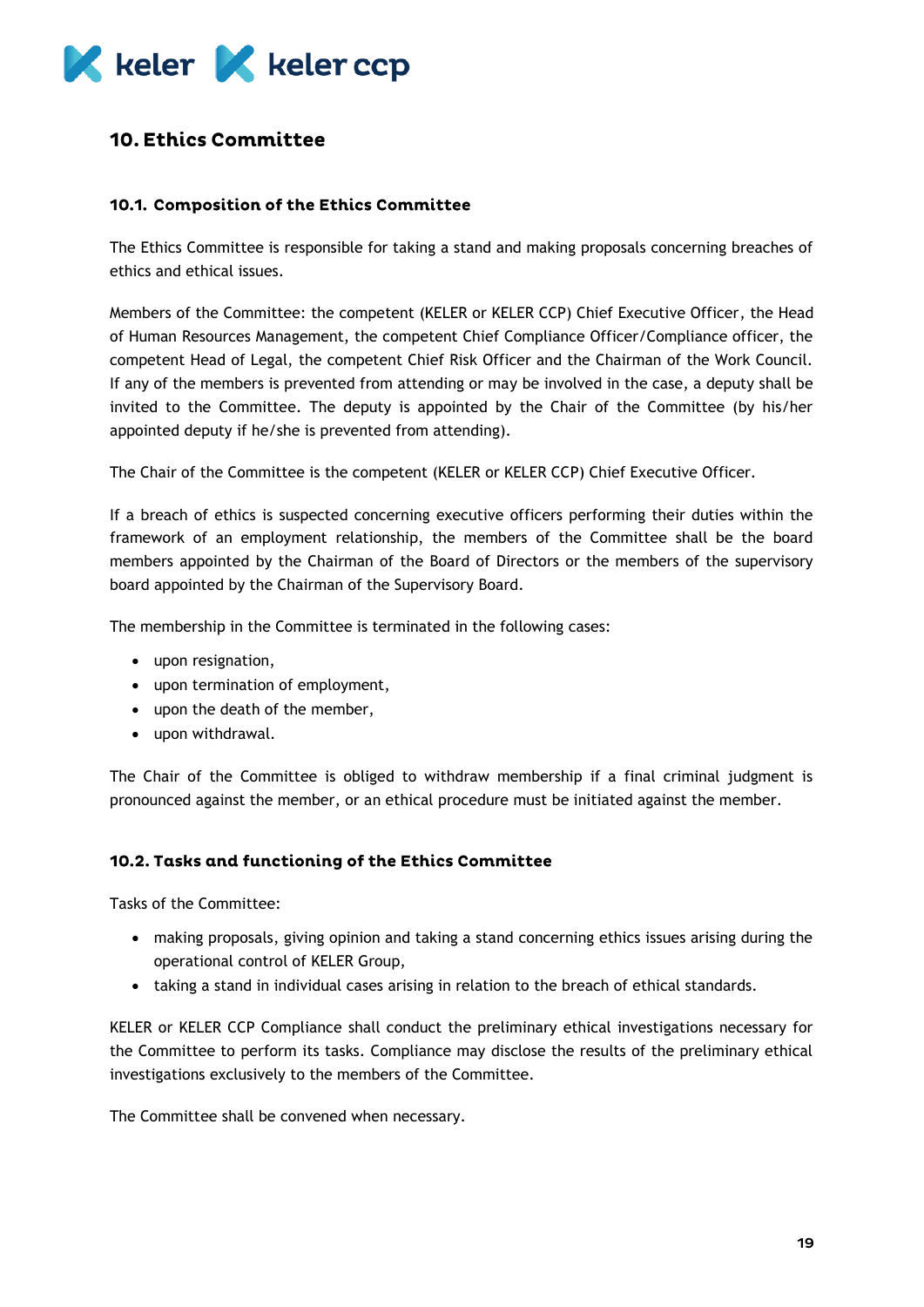

Each member or their deputies shall be present in order to take a stand. The Committee takes a stand by open ballot, based on simple majority, and in the case of a stand taken without convening, the written vote of each member shall be necessary.

The Committee shall be entitled and obliged to put on the agenda matters within its competence upon the initiative of any member, and to make proposals and comments to the Board of Directors of KELER and KELER CCP on its own initiative.

If the Committee finds the committee member's request to initiate proceedings established, and initiates an ethical procedure, it shall notify the KELER Group's Employee affected by the ethical procedure thereof in writing without delay.

In order to clarify the facts, the Committee and/or Compliance shall be entitled to hear out any Employee and request clarification from them, and to obtain the necessary documents and evidence.

During its procedure, the Committee shall be obliged to allow the Employee concerned to express his/her viewpoint.

The Committee takes a stand (expresses opinion) concerning the raised matters. If the stand is not the result of full agreement, the different views shall also be recorded in the minutes.

Minutes shall be compiled of the Committee's meetings, authenticated by Compliance as record keeper.

The Committee sends its stand (with justification) to the initiator of the case, the persons (bodies) concerned and the head of the concerned person(s).

The Committee shall take its general stand within 30 working days of the receipt of the report, if possible.

Concerning the initiated procedures, the Committee may take the following stands:

- terminate the procedure due to lack of authority and/or competence,
- establish that the person subject to the procedure has not committed a breach of ethics,
- establish that the person subject to the procedure has committed a breach of ethics.

The Committee shall notify the following persons of the stand within 5 working days after it has been taken:

- the initiator of the ethical procedure,
- the person subject to the ethical procedure,
- the direct superior of the person subject to the ethical procedure.

The ethical procedure is a single-instance procedure.

If the investigation conducted by the Committee reveals acts more serious than breach of ethics, the Committee refers the matter to the competent legal department to take further legal action, and this legal department shall be obliged to take immediate action in accordance with the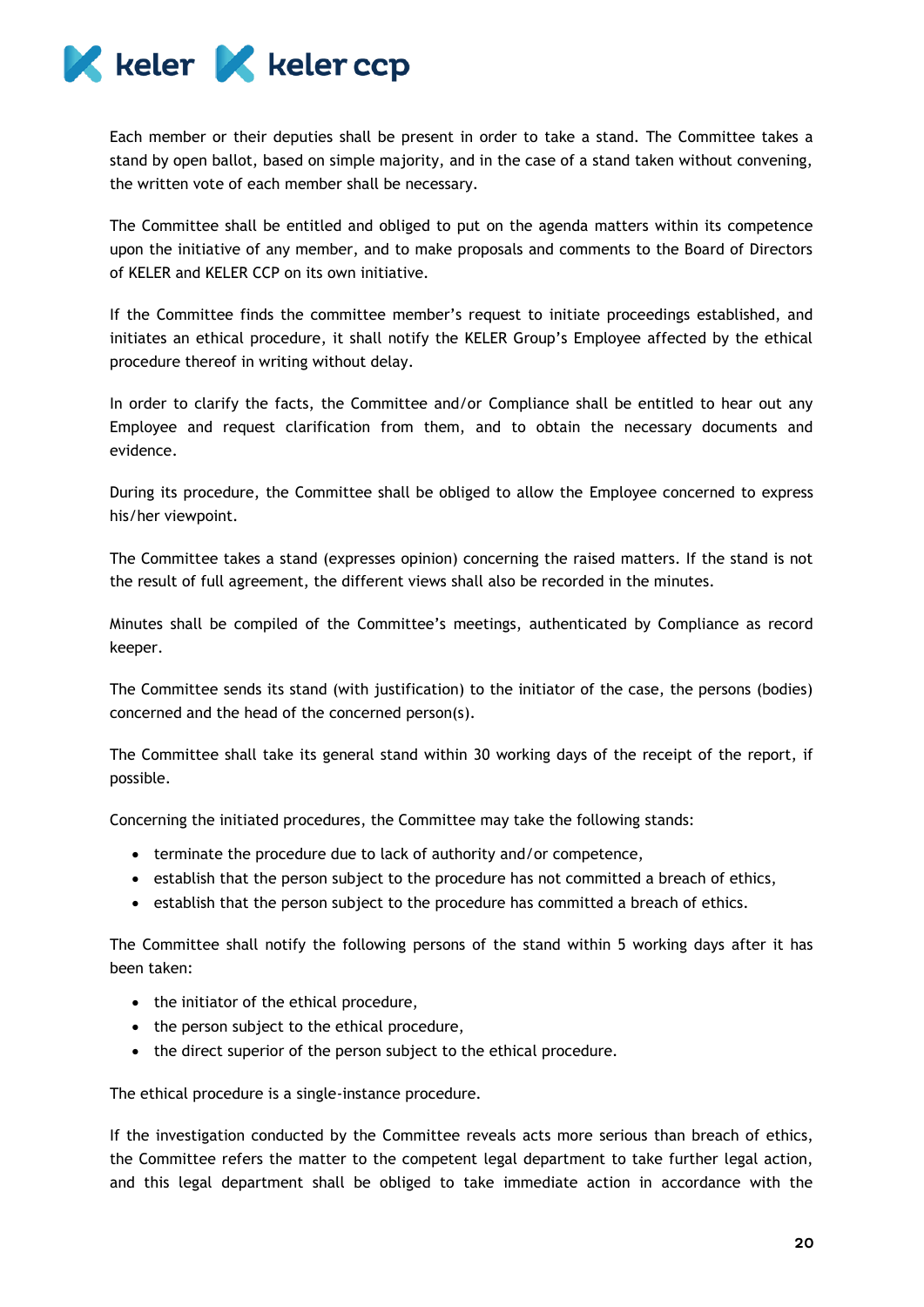

applicable laws. To commence legal proceedings in the case of executive officers the prior authorisation of the Board of Directors shall be obtained.

The procedure conducted by the Committee shall not be public; any files, documents, including personal data created as part of the procedure shall be treated confidentially by Compliance.

KELER Group shall be entitled to reveal the results of the investigation procedures to the Employees in an anonymised format, for preventive purposes, in order to support and promote the appropriate corporate culture. The content and form of communication are determined by the Ethics Committee.

Compliance compiles a report for the Board of Directors once a year on the work performed by the Ethics Committee in the previous year.

## <span id="page-21-0"></span>10.3. Protection of the committee members, conflicts of interest

No one may give instructions concerning the stand of the Committee or the expression of opinion of the members. No person may be condemned or suffer any disadvantage due to his/her activities in the Committee. If the possibility or suspicion thereof arises, the Chair or member of the Committee may turn to the Chairman of the Board of Directors.

A member of the Committee may not participate in taking a committee stand in relation to matters concerning him/her or his/her close relative, or the area of the organisational unit it leads if he/she holds an executive position. The deputy may be appointed by the Chair of the Committee, or, if the Chair of the Committee is concerned, by the Head of Human Resources Management.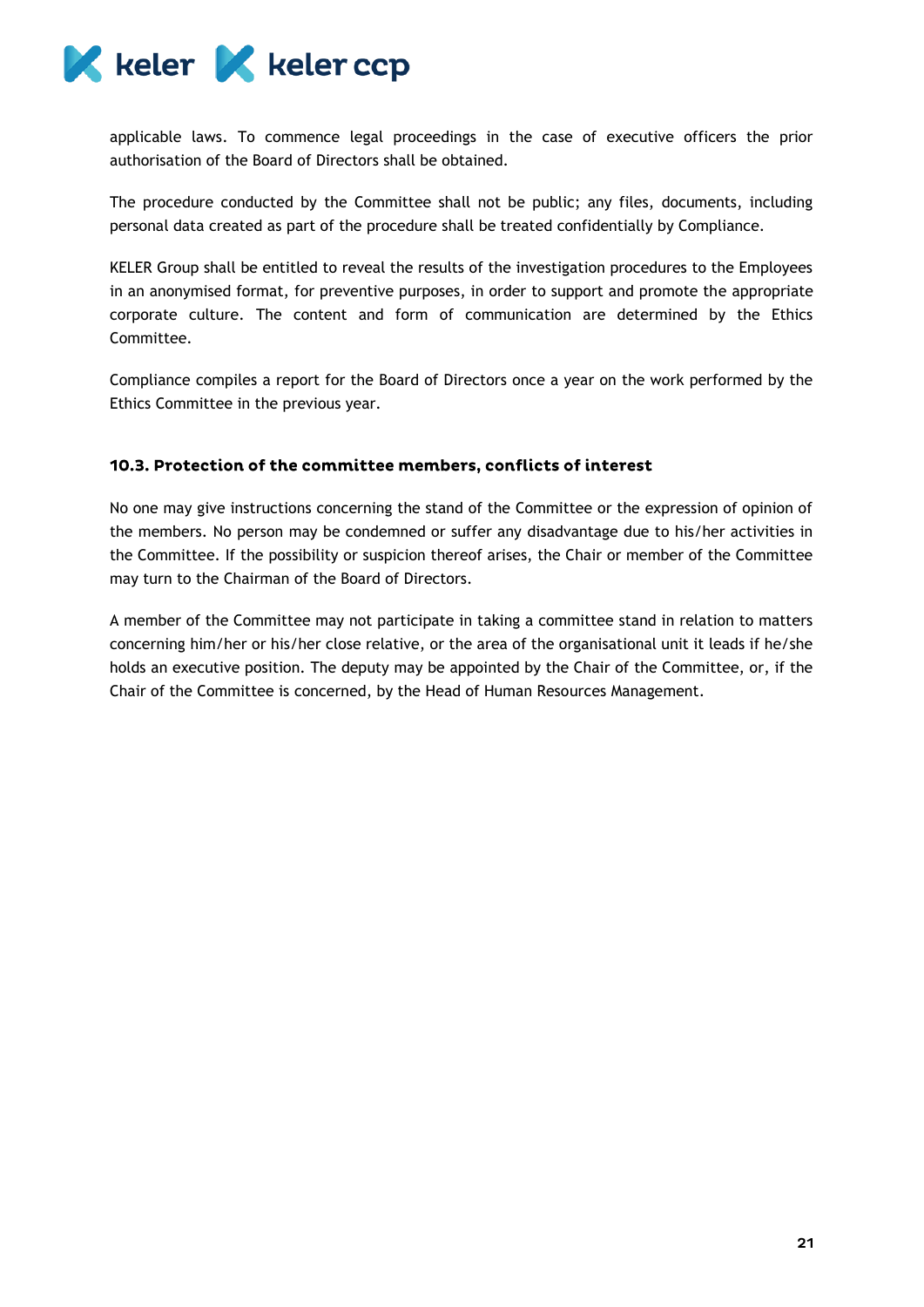

## <span id="page-22-0"></span>11. Legal consequences concerning ethical issues

If based on the ethical procedure the application of sanctions related to labour issues or affecting the contractual relationship become necessary, the Chief Executive Officer of KELER or KELER CCP will make a decision thereon based on the stand taken by the Ethics Committee and the proposal of Compliance.

The sanctions that may be applied to the Employees are specified in 6-16 Policy on Employment matters at KELER Group, while in the case of contractual partners the legal consequences of breach of contract, set forth in the contract and/or the Civil Code of Hungary may be applied.

The legal consequences shall always be adapted to the seriousness of the breach of ethics.